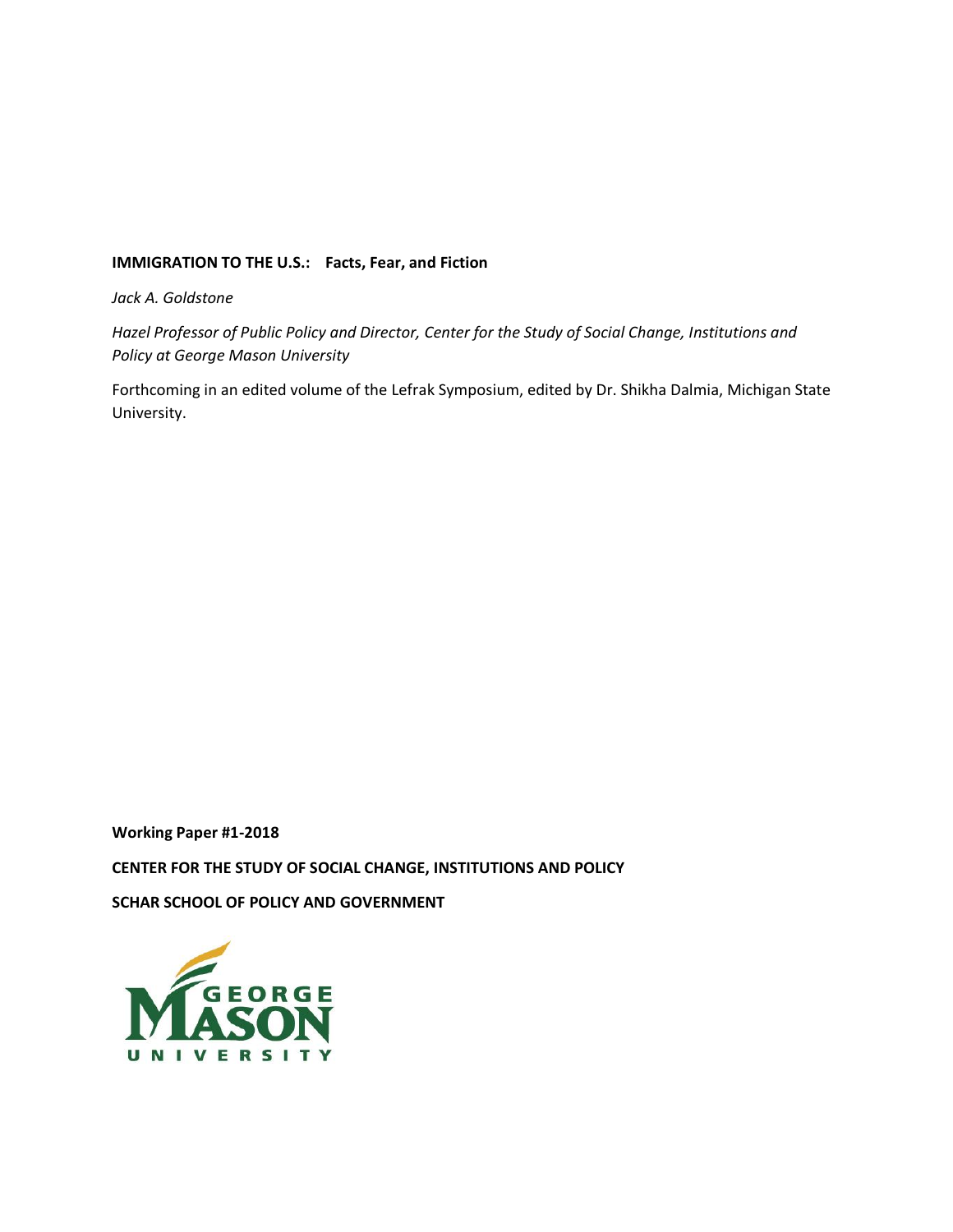### IMMIGRATION TO THE U.S.: Facts, Fear, and Fiction

*Jack A. Goldstone*

A recent article in *Breitbart News* screamed an alarming headline: "Criminal Foreigners in Prison Cost \$1.4B Every Year." The article goes on to further frighten us by adding that "In 2016, the legal and illegal immigrant population reached a record high of 44 million. By 2023, the Center for Immigration Studies estimates that the legal and illegal immigrant population of the U.S. will make up nearly 15 percent of the entire U.S. population."<sup>1</sup>

All of this sounds terrible, and is designed to create a frightening picture of the heavy costs of incarceration posed by immigrants to the U.S. – both legal and illegal. However, the article neglected to include another very important number, which would put these costs in context. That is the total amount that the U.S. spends on incarcerating criminals each year. According to a Brookings Institution Report, based on U.S. Census and Justice Department data, total local, state and federal spending on prisons was \$80 billion in 2010.<sup>2</sup> That means the spending on criminal foreigners was *only 1.8%* of total U.S. prison spending.

Moreover, the foreign-born population, both legal and illegal, was 13% of the total U.S. population in 2010.<sup>3</sup> If immigrants went to prison at simply the same rate as U.S.-born Americans, you would expect that 13% of total prison costs would be spent on imprisoning immigrants. But it is nowhere near that – it is only 1.8%, or one-seventh of the expected percentage. To put this in other words, what America spends on imprisoning criminals is only one-seventh as much, per person, for immigrants, as it is for non-immigrants. Americans born in the U.S. cost the country seven times as much, per person, for prisons costs as do all legal and illegal immigrants.

That may be surprising, given that this data is being cited by a Breitbart article that is intended to scare people with the high costs of incarcerating immigrants. But the article, by omitting the key data on overall prison costs, creates an impression that is a total fiction; once you include the numbers for total prison spending and total population what we learn is that among the 40 million immigrants in the U.S. in 2010, we spent just \$1.42 billion on prisons, or \$35.50 per immigrant in the population. But for the native-born U.S. population, 269 million in 2010, we spent \$78.58 billion on prisons, or \$292.12 per native-born American. So it is the native population that is far more expensive in terms of prison costs per head of population, not immigrants. If we want to dramatically reduce what we spend on prisons per person in the United States, there is a clear lesson – we need more immigrants!

This result may seem startling, and counter-intuitive. But it is true. All the data shows that immigrants to the U.S., on average, [commit far fewer crimes and spend far less time in prison than the](https://www.cato.org/publications/immigration-research-policy-brief/their-numbers-demographics-countries-origin)  [U.S.-born population.](https://www.cato.org/publications/immigration-research-policy-brief/their-numbers-demographics-countries-origin)<sup>4</sup> Yet many opponents of immigration will dramatize one or two incidents of crimes by immigrants, neglecting the many, many more frequent violent crimes committed by the U.S. born. Or they will falsely claim that immigrants are a major cause of crime, to manipulate fear, rather than be honest about the facts.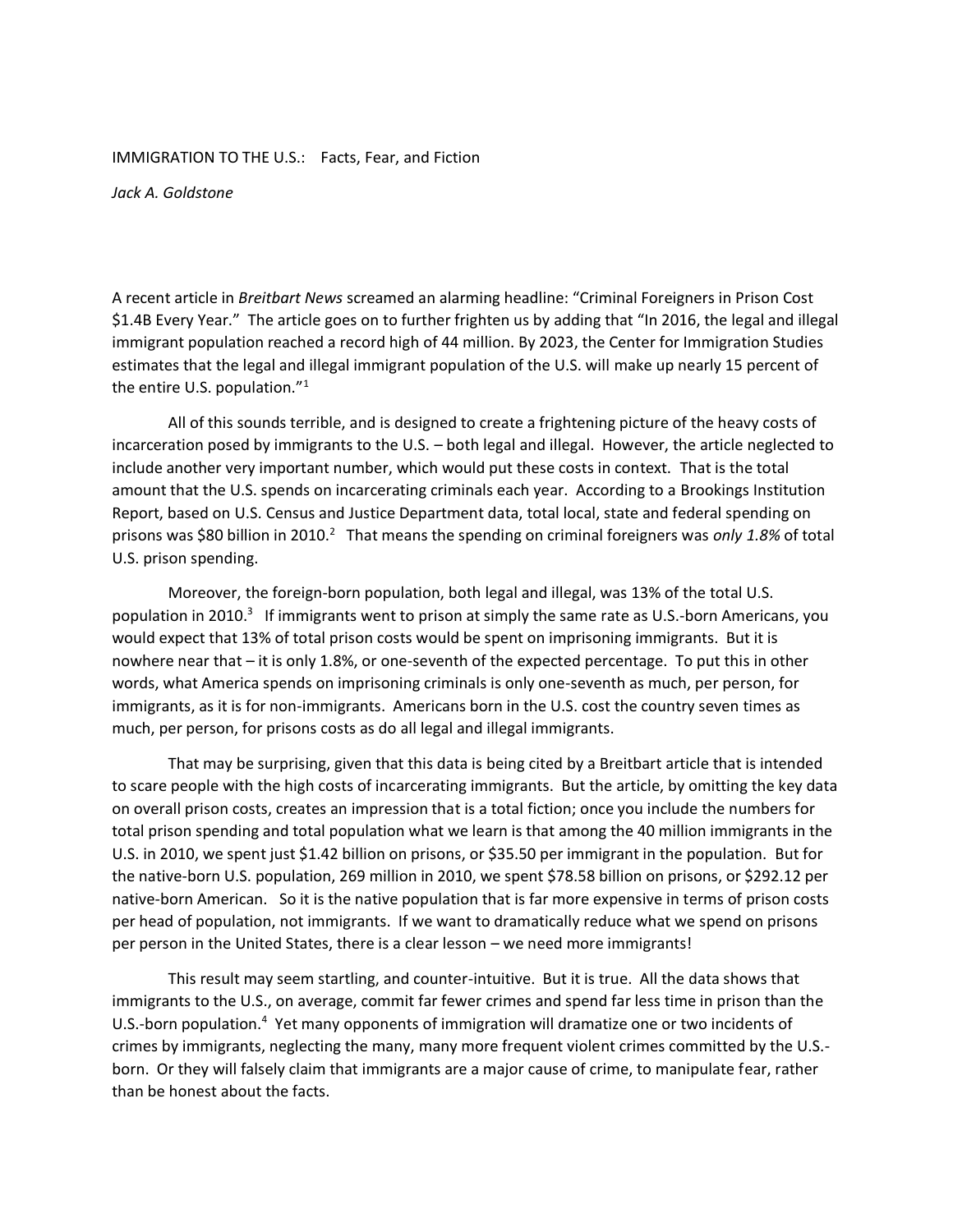In regard to U.S. migration, which has become such an emotionally-charged issue in recent years, we will find that many beliefs are fictions. Those beliefs cause real fears, which is understandable. But they not only do a disservice to the immigrants who have and continue to build this country; they do a disservice to those who believe these fictions. For it leads them to support policies that are harmful to their own futures.

## The Facts on U.S. Immigration

One powerful fiction that is widely discussed is the idea that immigrants are "pouring in" across our southern border, so that we need a wall to keep out the armies of illegals seeking to enter the U.S. This picture was true, once, about twenty years ago. But it is no longer anywhere near true today.

In the 1960s, as the U.S. economy boomed and immigration laws were liberalized, the number of migrants leaving Mexico and other parts of Latin America began to rise, reaching a peak in the early 2000s. Particularly from the 1980s to 2000s, emigration was at a historically high level, with the net outmigration rate from Latin America (that is, the number of people leaving minus the number coming in or returning) reaching over one million people per year from 1995-2005. Most of these migrants, about 60%, were coming from Mexico. The great majority of these migrants were headed for the U.S.

Yet since 2005, outmigration from south of the border has crashed. As shown in Figure 1, outmigration from Latin America fell by half between 2000-2005 and 2005-2010, and by 2010-2015 had [fallen all the way back to the level of 1965,](https://esa.un.org/unpd/wpp/Download/Standard/Migration/) before America's last major immigration law reform. Outmigration from Mexico fell even further, to just half of the 1965 levels. In other words, while it is true that America's 1965 change in immigration laws set off a boom in Latin American migration, that



Figure 1. Annual net outflow of migrants from Latin America and Mexico, 1950-2015 (millions per year)<sup>5</sup>

\_\_\_\_\_\_\_\_\_\_\_\_\_\_\_\_\_\_\_\_\_\_\_\_\_\_\_\_\_\_\_\_\_\_\_\_\_\_\_\_\_\_\_\_\_\_\_\_\_\_\_\_\_\_\_\_\_\_\_\_\_\_\_\_\_\_\_\_\_\_\_\_\_\_\_\_\_\_\_\_\_\_\_\_\_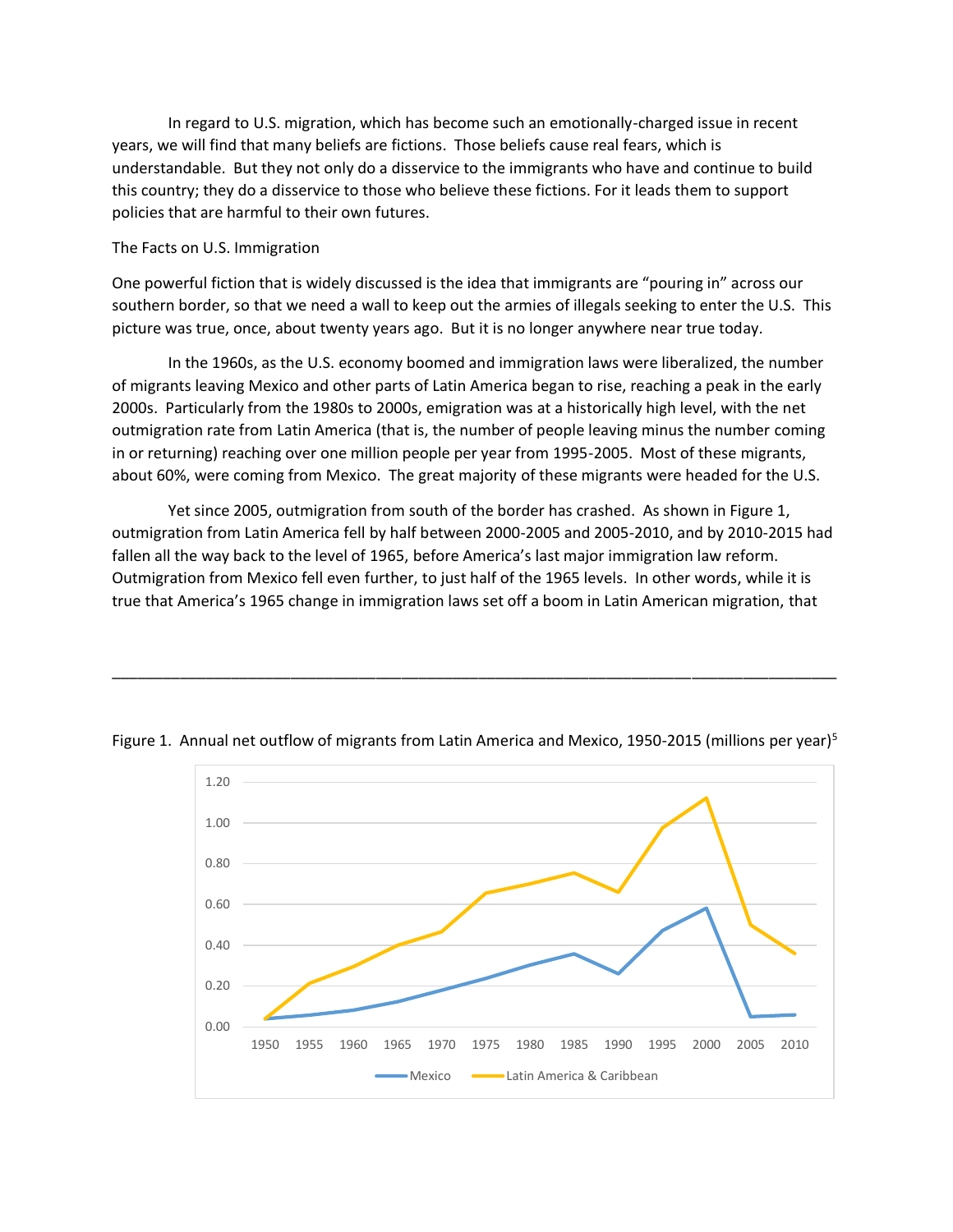boom is long over, having ended more than a decade ago. Today's Latin American and Mexican emigration rates have fallen back to, or below, the levels of the early 1960s. Indeed, for Mexican migration to the U.S., since 2009 net migration rates are *negative*. [That is, more Mexicans](http://www.pewhispanic.org/2015/11/19/more-mexicans-leaving-than-coming-to-the-u-s/#tweets) are leaving [the U.S., mostly to return to their families in Mexico, than are coming into the U.S.](http://www.pewhispanic.org/2015/11/19/more-mexicans-leaving-than-coming-to-the-u-s/#tweets) $<sup>6</sup>$ </sup>

This is true even for illegal immigrants. PEW Research estimates that the number of illegal migrants from Mexico living in the United States has *fallen* by almost [one million](http://www.pewresearch.org/fact-tank/2017/04/27/5-facts-about-illegal-immigration-in-the-u-s/) people since 2009, from 6.4 million in that year to 5.6 million in 2016. Overall, the number of illegal immigrants in the U.S. has *not* been growing at all in the last few years. The estimated number of illegals in the U.S. in 2016 is 11.3 million[, unchanged from 2009 and almost a million less than the peak of 12.2 million](http://www.pewresearch.org/fact-tank/2017/04/27/5-facts-about-illegal-immigration-in-the-u-s/) illegals estimated for 2007.<sup>7</sup>

There are two main reasons for this sharp decline in the number of migrants on the southern border, which began eight years before President Trump took office. The first is the Great Recession of 2007-2009. When jobs dried up in the U.S., so did migration; that accounts for the sudden fall in migrants. Yet the bigger reason, and the main reason why migration from Mexico and Latin America has returned to 1965 levels, despite the recovery and current boom in the U.S. economy, is that fertility in our southern neighbors has plummeted since the 1980s, so much so [that, according to United Nations](https://esa.un.org/unpd/wpp/Download/Standard/Fertility/)  data, [in a few years we expect families in Mexico to be having](https://esa.un.org/unpd/wpp/Download/Standard/Fertility/) fewer children than families in the U.S. (see Figure 2).



# Figure 2: Average number of children per completed family in Mexico, Latin America and the U.S.,

1950-2050<sup>8</sup>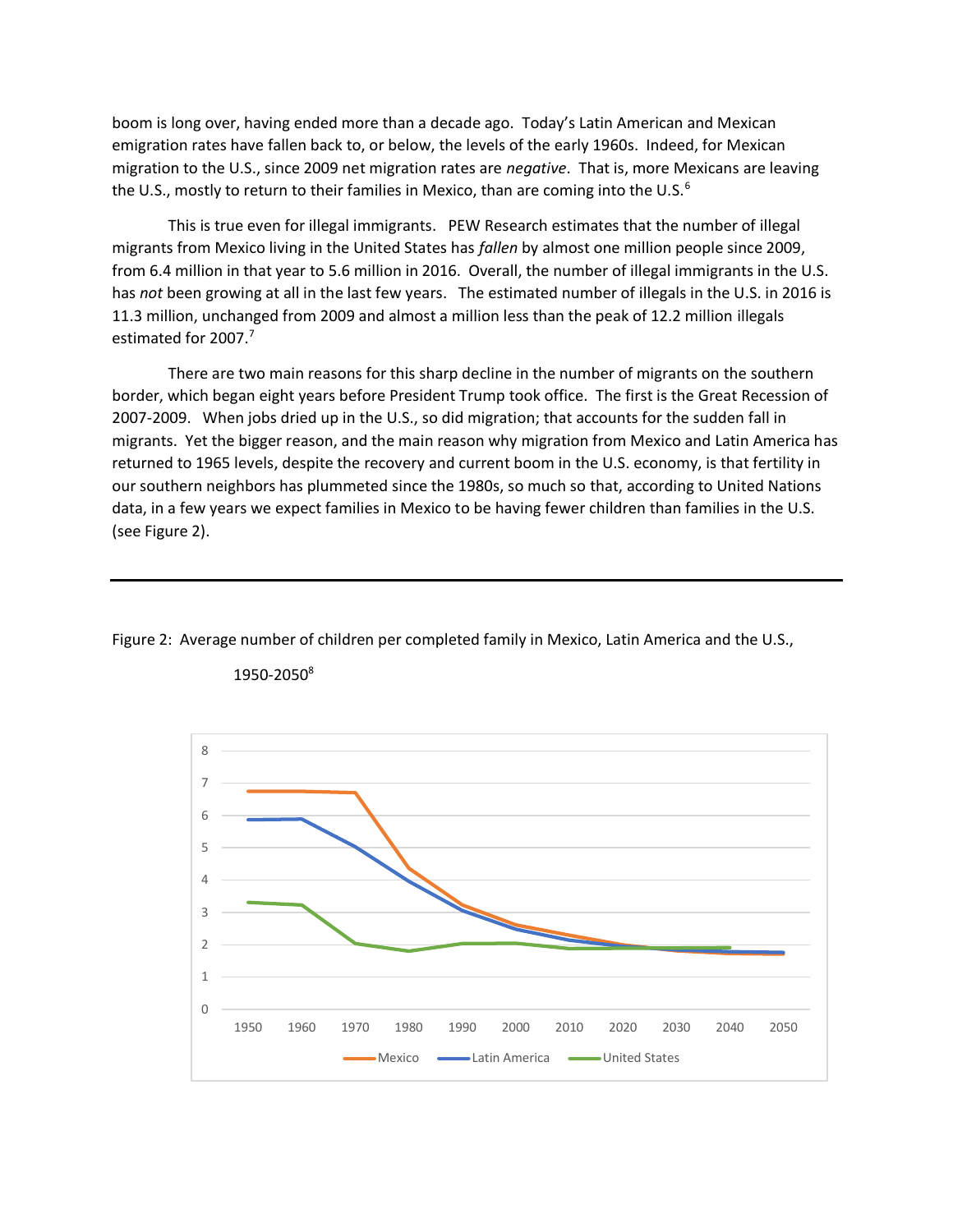As recently as the 1970s, families in Latin America and Mexico had five to seven children, or three times as many children as those in the U.S. But as of 2010, families south of border had barely over two children each, about the same as in the U.S. The result of this declining fertility has been a sharp change in the rate of growth of young people entering the labor market in Mexico and Latin America. As shown in Figure 3, the number of youth age 15-24 years south of the border tripled from 1950 to 2010, providing a powerful driver for out migration. But since 2010, despite strong growth in the Latin American and Mexican economies, [the number of youth has seen no growth at all, and is](https://esa.un.org/unpd/wpp/Download/Standard/Population/)  [expected to decline in the future.](https://esa.un.org/unpd/wpp/Download/Standard/Population/)



Figure 3. Youth aged 15-24 in Mexico and Latin America since 1950 (including projections to 2050)<sup>9</sup>

These demographic facts mean that the notion of immigrants "pouring in" across the southern border is a thing of the past. This also means that the vast majority of the illegal immigrants in America are not recent arrivals. Rather, most have already been here for decades. Indee[d, almost two-thirds of](http://www.pewresearch.org/fact-tank/2017/04/27/5-facts-about-illegal-immigration-in-the-u-s/)  [all adult illegals in the U.S. have been here for at least 10 years.](http://www.pewresearch.org/fact-tank/2017/04/27/5-facts-about-illegal-immigration-in-the-u-s/)<sup>10</sup> The net outflow of Mexican migrants means that only a small fraction of Mexican illegals – estimated at about 7% -- have been in the U.S. for less than five years. Moreover, the vast majority of immigrants living in the U.S., about 75% of all foreign-born residents, are *legal* immigrants. Illegal immigrants, whose numbers have declined over the last decade, constitute barely over three percent of the U.S. population.

Given how long most immigrants have been in the country, you would think there would have been plenty of time for them to find their way into prison or to commit crimes if they truly had a strong propensity to do so. Yet the data show *the reverse*. Texas, one of America's major immigration states, is one of the few states in the U.S. that keep records of crimes according to the immigration status of the criminal. [A study this year by the CATO institute,](https://www.cato.org/publications/immigration-research-policy-brief/criminal-immigrants-texas-illegal-immigrant) looking at crimes in Texas in 2015, found that immigrants—both legal and illegal—committed *fewer* crimes than native-born Americans. Native-born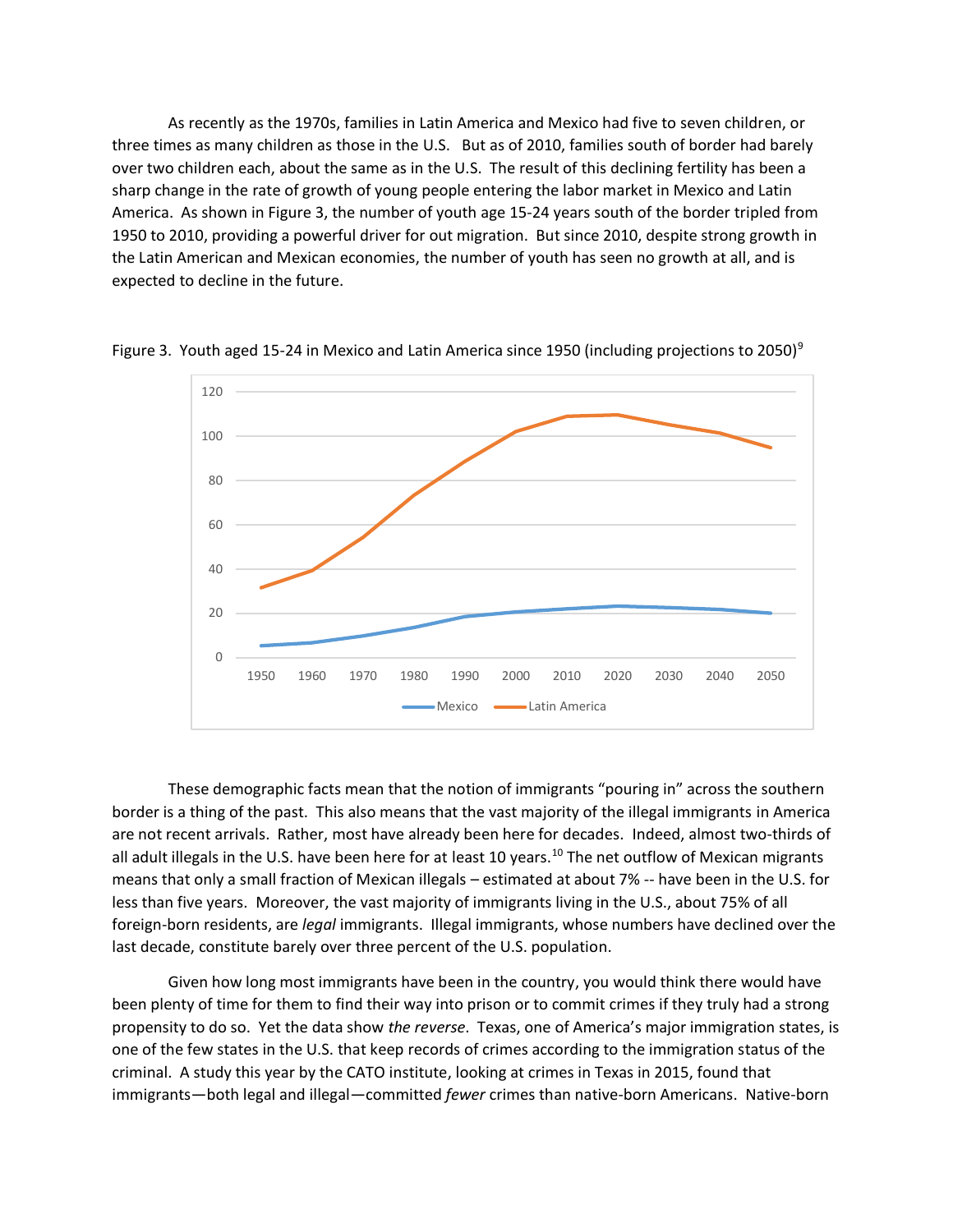Americans in Texas committed crimes at the rate of 1,800 per 100,000 population; for illegal immigrants that rate was just 750 per 100,000, and for legal immigrants it was just 250. Native-born Americans in Texas committed more homicides per 100,000 population than either undocumented or legal immigrants—25% more than illegal immigrants and *nearly eight times more than legal immigrants.* As for larceny, native-born Americans in Texas were convicted four times as much, per 100,000 population, as undocumented migrants and nearly ten times as much as legal immigrants. Even for sex crimes, the data show that there were many fewer sex crime convictions of immigrants, per person, including both legal and illegal immigrants, than against native-born Americans in Texas in 2015.<sup>11</sup> If you want to live in a safe area, you should definitely live where there are more immigrants!

Odd as that may sound, that conclusion was borne out by [another study. T](https://onlinelibrary.wiley.com/doi/full/10.1111/1745-9125.12175)his was an academic analysis of the relationship between the estimated undocumented population, as a percentage of total population, and crime rates in all 50 states and the District of Columbia from 1990 to 2014.<sup>12</sup> Across the United States, those states with a larger share of illegal immigrants had a significantly *lower* rate of violent crimes. Again, the evidence shows that if you want to live safely, you should live where there are more immigrants (even illegal immigrants) in the population.

To sum up, the rapid inflow of migrants from Mexico and Latin America that did occur before 2005 has now slowed to a trickle. The total number of illegal immigrants in the U.S. has been falling since 2009. Legal migration has continued, to be sure, but today most of the migrants to the U.S. are coming from other countries than Mexico, including large numbers from China, India, the Philippines, Vietnam, and other parts of Asia and the Middle East. Most importantly, study after study finds that neither legal nor illegal migrants pose a greater threat of crime than native-born Americans; in fact, they find the reverse: immigrants pose less of a threat of crime in the U.S. than do the native-born.

In addition, with unemployment in the U.S. in 2018 approaching all-time lows, and with unemployment for African Americans and Hispanic Americans at record low levels, it is hard to argue that any jobs are being "lost" due to immigration. In fact, as we look forwards, it is much more likely that we will need to encourage more immigration if we are to keep America's economy humming, and the future benefits of American taxpayers intact.

### America's Labor Dilemma

Despite warnings that robots, artificial intelligence and globalization will take away today's jobs, the reality is again different from the fear-mongering fiction. While things may be different half a century or more from now, the problem America faces today and in the coming decades is a shortage of workers, not a shortage of jobs.

Whether it is booming demand for software developers and content providers to feed our array of electronic entertainment devices, or agricultural workers to pick crops and process food, or truckers to take goods to markets, American businesses are struggling, and often failing, to find the workers they need.

These shortages have arisen not just because America's economy is strong. That certainly is one cause. But the other is that many American workers are simply aging out of jobs they once did, jobs that younger Americans no longer want. So businesses need immigrants simply to get the job done, and they are struggling because of the sharp fall in their numbers.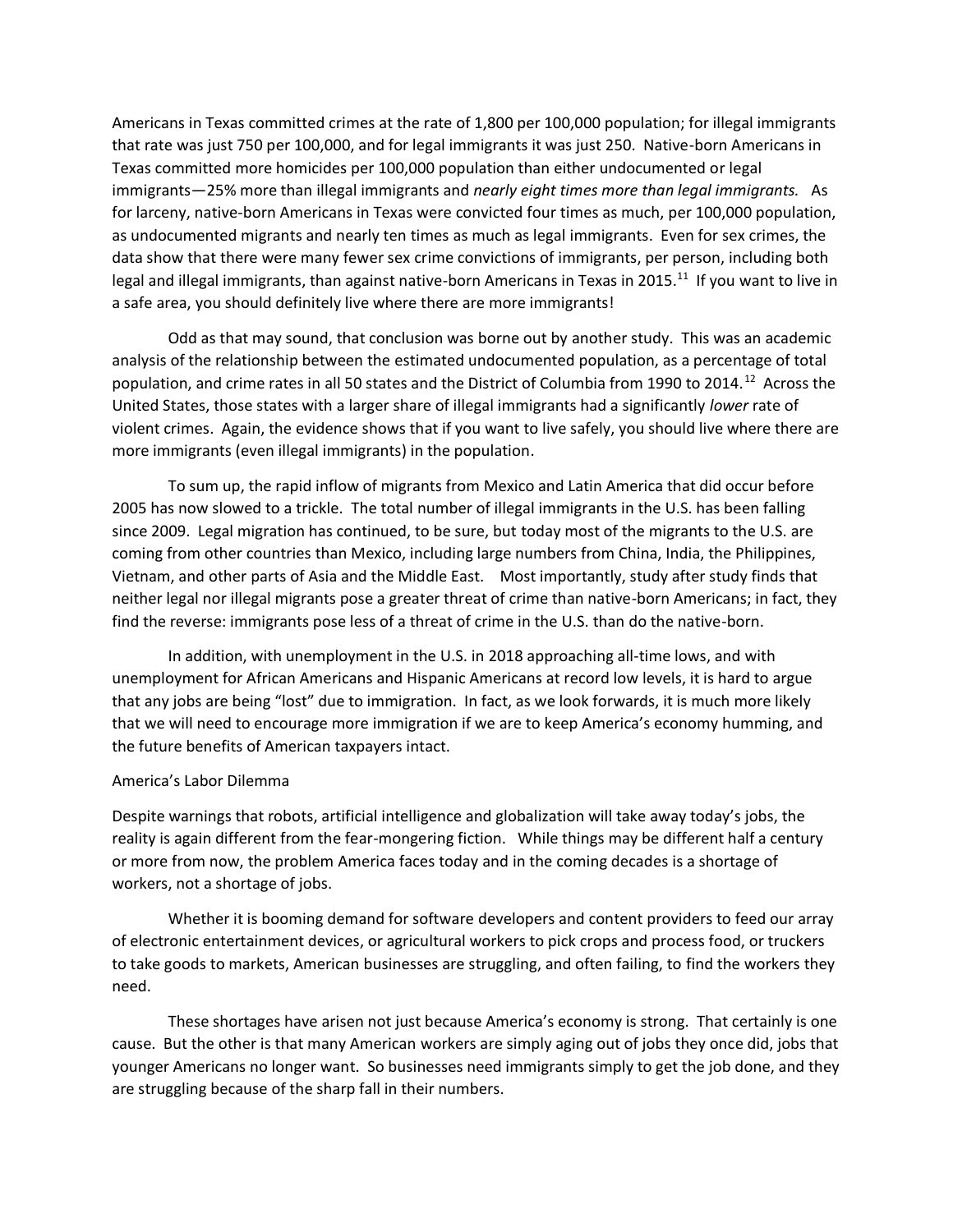For example, there is an [estimated shortage of 50,000 truckers in the U.S. today.](https://www.cnbc.com/2018/05/28/truck-driver-shortage-higher-shipping-costs-amazon-retail.html)<sup>13</sup> There's a lot going on behind the scenes, according to Bob Costello, chief economist at American Trucking Associations (ATA). "We have a demographics problem, demand is strong [but the] average age of our drivers is very high, [and] we don't have enough females," said Costello. "So much of it revolves around demographics." Younger American workers are no longer willing to spend the long hours on the road of a professional truck-driver, and so are not signing up for training to obtain commercial long-haul licenses. Costello adds that "Driverless trucks are decades away. That is not the solution." The ATA says we'll need 898,000 more truck drivers over the next decade to keep up with growth and demand. It's not clear how the trucking industry is going to continue to operate unless it can attract new workers.

Bruce Talbott, whose family runs an orchard and farm in Colorado, says that [he and his](https://www.washingtonpost.com/opinions/our-fruit-is-rotting-in-the-trees-as-laborers-are-kept-out-of-the-country/2018/08/24/bf119ad6-a6e6-11e8-8fac-12e98c13528d_story.html?utm_term=.37ad3e10c929)  [neighbors are losing business because they can't find workers.](https://www.washingtonpost.com/opinions/our-fruit-is-rotting-in-the-trees-as-laborers-are-kept-out-of-the-country/2018/08/24/bf119ad6-a6e6-11e8-8fac-12e98c13528d_story.html?utm_term=.37ad3e10c929) He says his farm has been so shorthanded that he lost 40,000 pounds of peaches that rotted on the trees because even with his workers putting in 12 hour shifts and 7-day work weeks they simply didn't have the manpower to bring in the harvest on time. Two of his neighbors fared even worse – they had to walk away from entire orchards because their peaches had grown too soft to harvest while they vainly searched for workers to pick them.<sup>14</sup>

Talbott says there are three reasons that the labor shortage was especially bad this year. First, "the local workforce is aging out of the industry. … Every year, more of my best guys [many of them foreign born workers who came to the U.S. a decade or more ago and have worked for him every year] retire or find less strenuous work. The number of field and crop workers in Colorado, Nevada and Utah declined by nearly 37 percent between 2002 and 2014." Second, "there's no fresh supply of new workers to take their place." He says they used to be able to hire "walk-ins" who would show up looking to work each season; this year there were none. Finally, the costs and obstacles to getting workers through temporary work visas like the H-2A program simply make getting sufficient workers that way impossible. Talbott says the labor shortage is so severe that the H-2A program is simply overwhelmed, even though it issued twice as many visas in 2016 (135,000) as it did just five years earlier.<sup>15</sup> The system is costly (it costs farmers \$2,500 per worker in visa-processing fees, transportation and housing for each worker each year) and often late—since 2014, [according to the American Farm Bureau Federation,](https://www.fb.org/issues/immigration-reform/agriculture-labor-reform/economic-impact-of-immigration) almost three quarters of growers said that their workers arrived, on average three weeks after their "date of need," resulting in crops being lost.<sup>16</sup> Another of Talbott's neighbors, Sakata Farms, announced that after three-quarters of a century they would no longer grow their signature sweet corn crop because of labor shortages.<sup>17</sup>

Farmers across America are incensed – they say that they could produce billions of additional fresh produce if they had enough workers. But labor shortages not only affect those picking crops from the ground. They also affect food processors, such as Maryland's traditional blue crab industry. There too, demographics have changed the industry. Since the last generation of Eastern Shore women who once picked crabmeat out of the shells has aged out of the tedious work, the industry has become wholly dependent on seasonal migrant labor, mostly from Mexico. But as you might expect from the recent change in Mexican immigration to net zero workers, [the industry is now facing a crisis.](http://www.baltimoresun.com/news/maryland/bs-md-crab-visa-shortage-20180502-story.html) "Companies that have been relying on this system for 25 years suddenly have no workers."<sup>18</sup> The temporary work visas that seafood companies have used for decades to bring in immigrant crab-workers are far too few to fill current work needs. Demand for the visas so far exceeds supply that the Trump administration, instead of increasing the number of visas, decided to hold a lottery to allocate the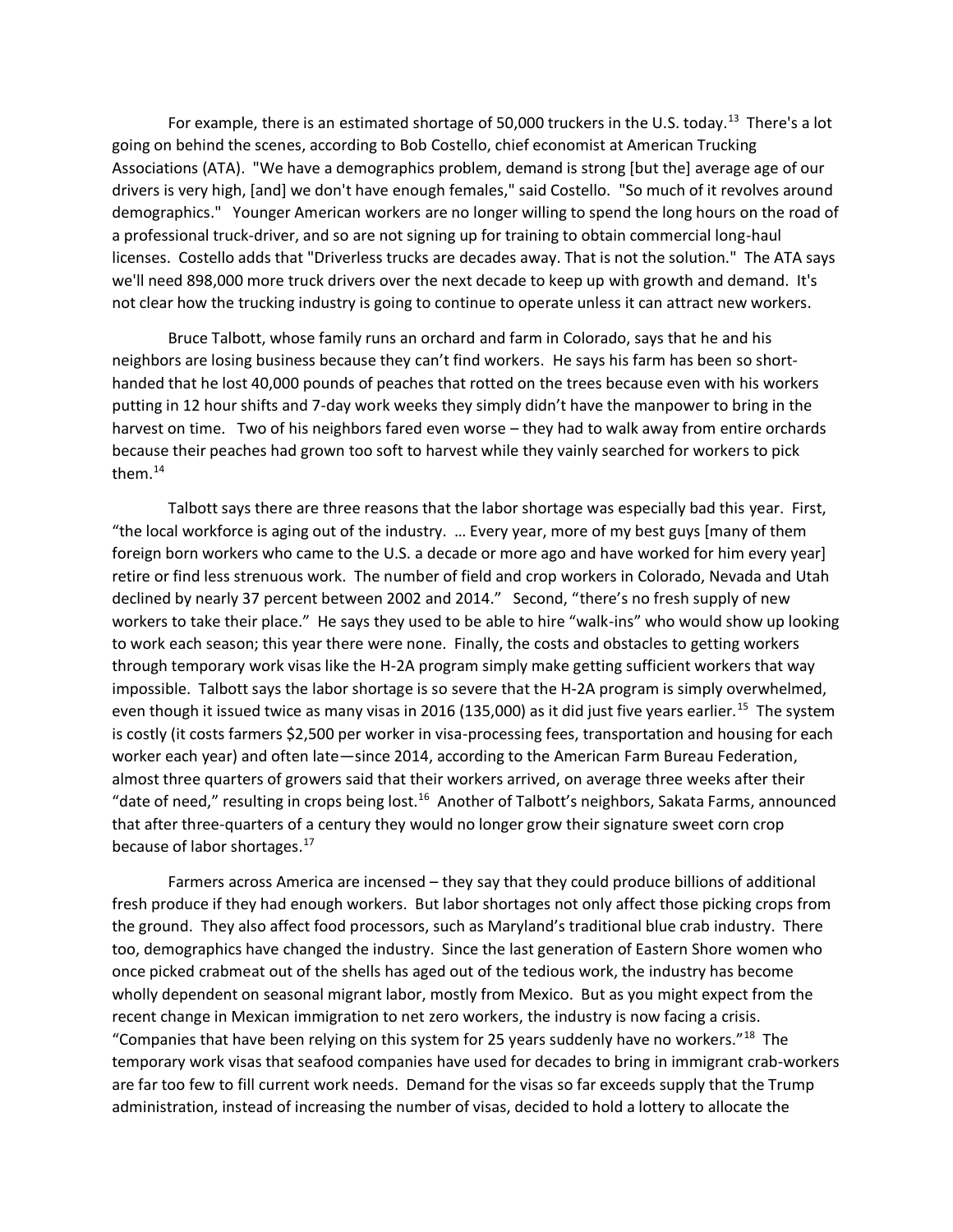existing slots – with the result that the Maryland seafood [industry has only been able to bring in about](https://www.usatoday.com/story/money/business/2018/05/04/crabmeat-producers-closing-due-lack-workers/582800002/)  [one-half the workers they need for the 2018 season.](https://www.usatoday.com/story/money/business/2018/05/04/crabmeat-producers-closing-due-lack-workers/582800002/)<sup>19</sup> Many shops and warehouses have simply had to shut down for lack of workers, and the cost of crabmeat for restaurants and consumers will likely skyrocket.

Finally, looking ahead, as the U.S. baby boom ages into retirement, the number of health care and elder care workers needed will skyrocket; and these are not jobs that are readily replaced by automation. The McKinsey consulting firm estimates that these demands [will generate anywhere from](https://www.mckinsey.com/featured-insights/future-of-organizations-and-work/jobs-lost-jobs-gained-what-the-future-of-work-will-mean-for-jobs-skills-and-wages)  [50 million to 85 million jobs in health care and related industries.](https://www.mckinsey.com/featured-insights/future-of-organizations-and-work/jobs-lost-jobs-gained-what-the-future-of-work-will-mean-for-jobs-skills-and-wages)<sup>20</sup> Many of these are relatively lowskilled and low-paid jobs--changing sheets, carefully washing weak or disabled people, monitoring and administering medications—that are nonetheless vital for caring for and maintaining the quality of life for older Americans.

Today most such low-wage health care work is provided by immigrants. If that stops, the cost to the economy would be enormous. [MetLife estimates that up to \\$33 billion per year is productivity is](https://foreignpolicy.com/2018/07/16/who-will-care-for-the-carers-automation-health-care-aging-jobs/)  [already lost by family caregivers who have to take time off work to care for elderly relatives.](https://foreignpolicy.com/2018/07/16/who-will-care-for-the-carers-automation-health-care-aging-jobs/) "The average caregiver over 50 who leaves the workforce to take care of a parent loses \$303,880 in lifetime wages, Social Security, and private pensions, kicking the costs down the line and making the economy as a whole less productive."<sup>21</sup> As shown in Figure 4, the number of Americans 80 and older will triple in the next 35 years. If Americans have to leave work to care for their elderly relatives, instead of being able to count on low-wage immigrant workers to fill this labor need, the costs to the U.S. economy will be enormous.

\_\_\_\_\_\_\_\_\_\_\_\_\_\_\_\_\_\_\_\_\_\_\_\_\_\_\_\_\_\_\_\_\_\_\_\_\_\_\_\_\_\_\_\_\_\_\_\_\_\_\_\_\_\_\_\_\_\_\_\_\_\_\_\_\_\_\_\_\_\_\_\_\_\_\_\_\_\_\_\_\_\_\_\_\_



Figure 4: Growth of Elderly vs. Young Americans (cohort sizes in millions)<sup>22</sup>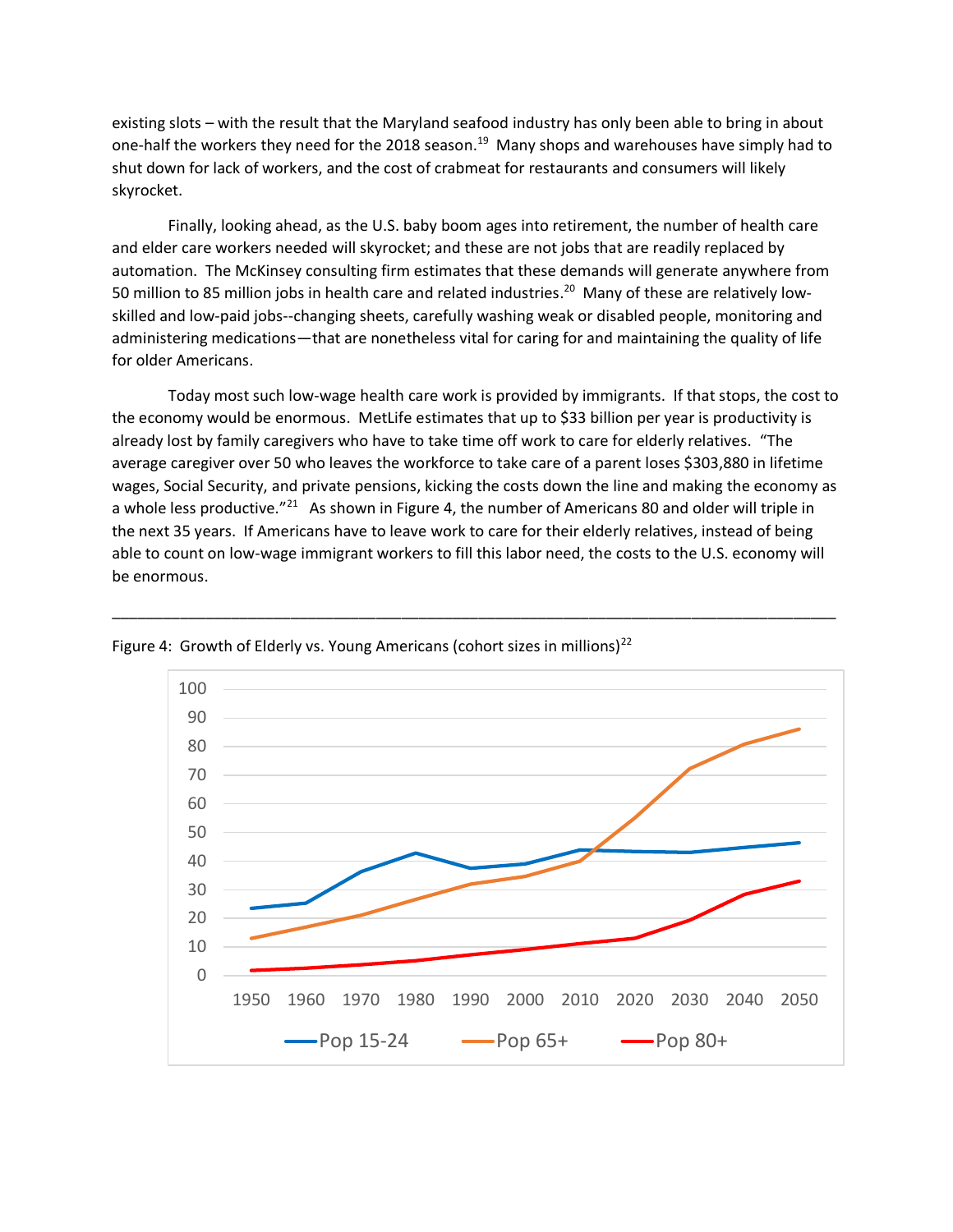America's population isn't getting any younger – it's getting older, and fast!

The problems of America's labor force, as noted above by several businesspeople, stems largely from the change in its age composition. As the baby boom generation ages, while women continue to have smaller families, the ratio of older to younger Americans will tip sharply upwards.

Figure 4, showing [United Nations data and projections,](https://esa.un.org/unpd/wpp/Download/Standard/Population/) tells the story. In 1950, the number of young people age 15-24 in the U.S. was almost double the number of people over 65, and over a dozen times as large as the number over aged 80. From 1950 to 1980, the number of young people grew more rapidly than the elder population, but then stopped increasing. Meanwhile, the number of those over 65 continued to grow strongly, so that by 2010 the number of elderly and young had nearly converged the 15-24 age group was barely 10% larger than the 65+ group. After 2010, however, things seem to go haywire, at least by the standards of the previous sixty years. The elder population starts to grow far more rapidly, while the young population remains almost unchanged. By 2050, if projections hold, the situation of 1950 will be virtually reversed: the 65+ population will be nearly twice as large as the number of young people age 15-24. Meanwhile, the portion of the elder population that is 80 years or older will have increased from 11 million in 2010 to 33 million in 2050, at that point being 75% as large as the cohort of youth.

These numbers may seem bizarre, especially if you have heard that America does not have an aging problem, compared to countries in Europe or South Korea or Japan, where aging is a serious threat. America, we have been told, benefits from the dual forces of more open immigration and higher birth rates, fending off the problems of population aging.

Yet again, facts on the ground are overtaking these false stories. Three recent changes are driving these new trends: First, the decline in immigration to the U.S.; second, the decline in the birth rates of immigrants within the U.S.; and third, the continued low birth rates of native-born Americans.

First, despite the scare stories of high volumes of immigrants coming to the U.S., those stories are out of date. The number of immigrants from Mexico and other parts of Latin America have fallen so fast that [as of five years ago, fewer immigrants came from Mexico to the U.S. each year than from China](https://www.migrationpolicy.org/article/historic-shift-new-migration-flows-mexico-fall-below-those-china-and-india)  [or from India.](https://www.migrationpolicy.org/article/historic-shift-new-migration-flows-mexico-fall-below-those-china-and-india)<sup>23</sup> Even with these Asian migrants, the total number of people moving into the U.S. has declined dramatically since 2010. Figure 5 shows that, although there was a huge surge in immigrants, in both numbers and as share of U.S. population, from 1970 to 2010, the inflow then sharply dropped. From a peak of 11.3 million net additional immigrants coming to the U.S. in 1990-2000, the number of net new immigrants fell to 8.9 million in 2000-2010, and then to just 3.2 million in 2010-2017. Since 2010, the total number of immigrants in the U.S. has [grown only half as much as in the years before](https://www.migrationpolicy.org/article/frequently-requested-statistics-immigrants-and-immigration-united-states#Numbers)  [2010,](https://www.migrationpolicy.org/article/frequently-requested-statistics-immigrants-and-immigration-united-states#Numbers) and [even fell from 2016 to 2017.](http://www.ncsl.org/research/immigration/snapshot-of-u-s-immigration-2017.aspx#1) As a percentage of all Americans, the total of foreign-born, including both legal and illegal immigrants, has barely budged in the last 8 years, going from 12.9% in 2010 to 13.4% in 2017.<sup>24</sup>

Prior to 2007, immigration was not only seen as a threat because the number of immigrants in the U.S. was rising quickly, but also because immigrants, once arrived, usually had significantly more children than native-born Americans. This meant that the second-generation of immigrants would be even larger than the first. Yet after the Great Recession, this too has changed. In 1980, the crude birth rate for white mothers in the U.S. was 15.1, which had fallen further to 12.0 by 2015. For Hispanic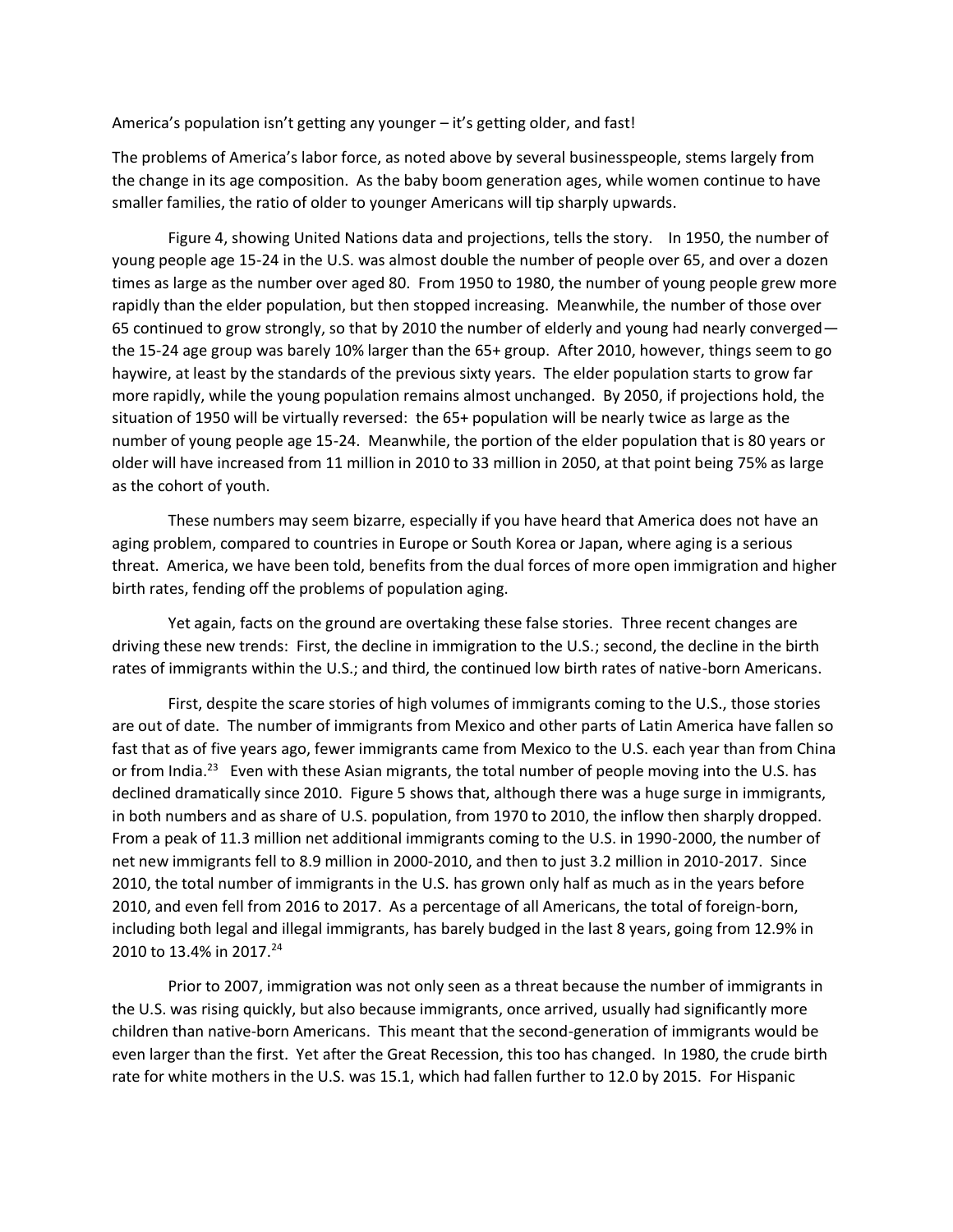

Figure 5: Net increases in Foreign Born Population (in millions), and Total Foreign-born as Percent of U.S. population, 1970-2017<sup>25</sup>

mothers, the crude birth rate in 1980 was 23.5, or 56% higher than for whites. But by 2014, their crude birth rate had fallen much faster than that of white mothers, sinking to 16.3, or [just 33% higher than](https://www.cdc.gov/nchs/data/hus/2016/003.pdf)  [whites.](https://www.cdc.gov/nchs/data/hus/2016/003.pdf) $^{26}$  [And their fertility is expected to continue to decline.](http://www.pewhispanic.org/2015/09/28/modern-immigration-wave-brings-59-million-to-u-s-driving-population-growth-and-change-through-2065/9-26-2015-1-30-23-pm-2/) $^{27}$ 

The combination of fewer immigrants, and immigrants having fewer children, means that the U.S. population will grow much less rapidly than we had only recently expected. Far from overwhelming the U.S. economy, Hispanic immigration is being lost as a driver of the economy. Before the recession of 2007, the U.S. Census bureau had forecast the U.S. population to reach 439 million by 2050. By contrast, the latest forecast, issued in 2018, is for the [U.S. population to reach only 389](https://www.census.gov/content/dam/Census/library/publications/2018/demo/P25_1144.pdf) million by that date  $-50$  million people fewer!<sup>28</sup> That means 51 million fewer workers and taxpayers to support the U.S. economy.

Finally, the birth-rate among native-born Americans continues to fall. In 2017, total births in the U.S. hit a 30 year low. As [the Center for Disease Control noted in a recent report](https://www.npr.org/sections/thetwo-way/2018/05/17/611898421/u-s-births-falls-to-30-year-low-sending-fertility-rate-to-a-record-low), "The birthrate fell for nearly every group of women of reproductive age in the U.S. in 2017, reflecting a sharp drop that saw the fewest newborns since 1987." Instead of the 2.1 children per woman required to simply replace the existing population, the current U.S. female population is having only 1.74 children; this means that the U.S. population would decline, if not for immigration.<sup>29</sup>

### The U.S. against the world in immigration?

A falling population would make it very difficult for the U.S. economy to have significant growth. The U.S. is currently enjoying an economic boom, but most of that has been due to putting the workers who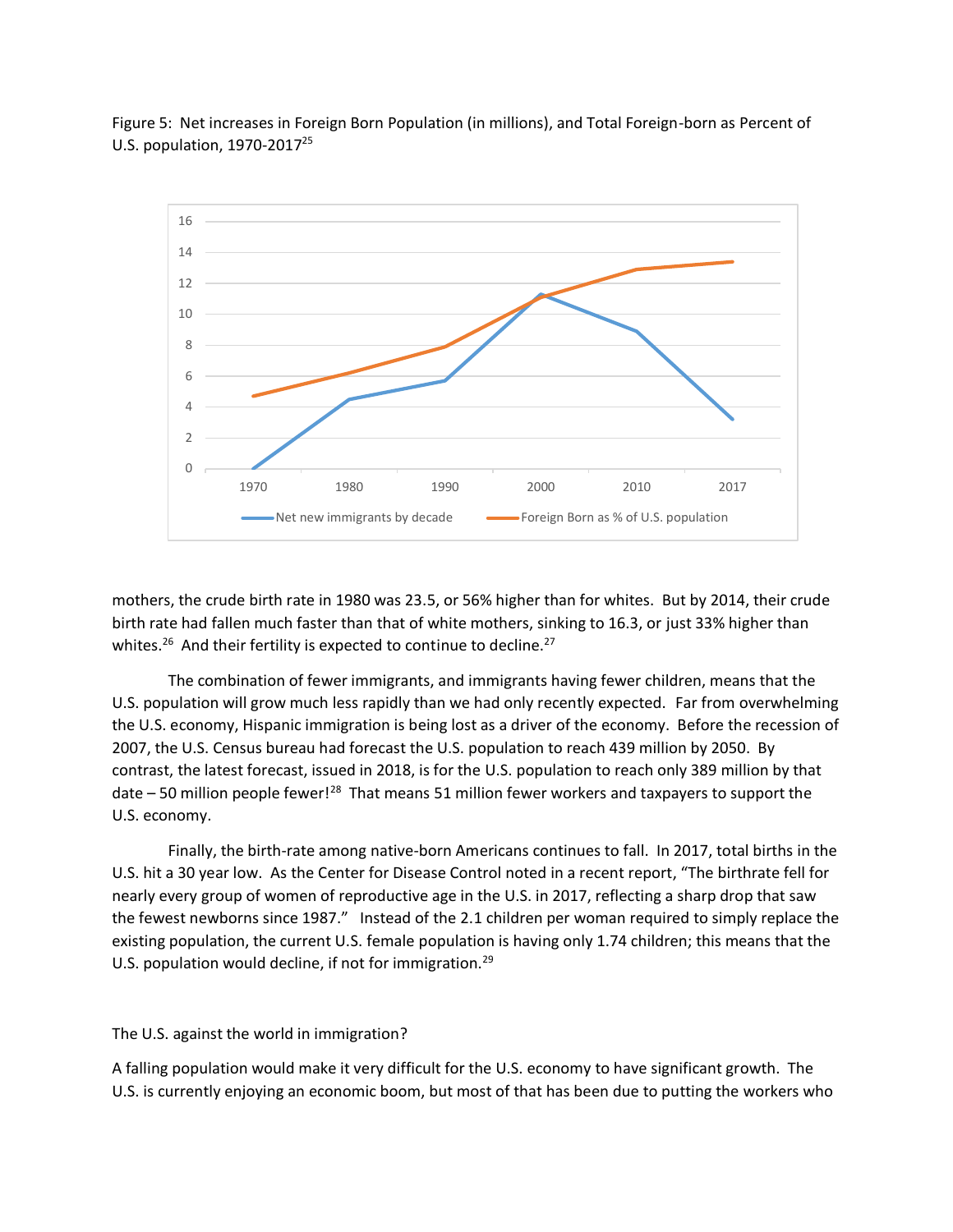lost their jobs in the Great Recession, when unemployment briefly reached 10 percent, back to work. With unemployment now at historic lows, touching just 4 percent, where will future growth come from?

Over the next twenty years, the size of the American labor force – that is, those aged 25-64 – is projected to *decline*, if not for the increase in immigrants and the children of immigrants. From 2015 to 2035, the number of working age Americans who are US-born with U.S.-born parent[s will fall by eight](http://www.pewresearch.org/fact-tank/2017/03/08/immigration-projected-to-drive-growth-in-u-s-working-age-population-through-at-least-2035/ft_17-02-27_workforcegen_without_immigrants/)  [million workers.](http://www.pewresearch.org/fact-tank/2017/03/08/immigration-projected-to-drive-growth-in-u-s-working-age-population-through-at-least-2035/ft_17-02-27_workforcegen_without_immigrants/) Even with the projected level of immigration before President Trump took office, at 18 million net immigrants in the next 20 years, the total workforce will still grow only by 0.3 percent per year.<sup>30</sup>

Yet the demands on that stagnant work force to support a rapidly aging population will undergo a considerable increase. The most recent report by the Social Security Trustees observed that [since](http://www.crfb.org/papers/analysis-2018-social-security-trustees-report)  [2010 there has been a substantial deterioration in the projected ability of Social Security to pay future](http://www.crfb.org/papers/analysis-2018-social-security-trustees-report)  [benefits.](http://www.crfb.org/papers/analysis-2018-social-security-trustees-report)<sup>31</sup> They note that the Social Security Trust program will start running a permanent annual deficit in 2018, and that the Trust Fund will be exhausted in just 16 years. They expect that either future payments to beneficiaries will have to be cut by one-quarter, or the social security taxes paid by the future, smaller workforce will need to be increased by one-third from today's levels. The recent report by the Medicare Trustees Fund shows that [Medicare is in even worse shape.](http://www.crfb.org/papers/analysis-2018-medicare-trustees-report)<sup>32</sup> The fund that pays hospital benefits will be insolvent in just eight years. Cuts in Medicare payments of at least 9 percent will then have to be made in 2026, with further cuts reaching 22 percent of benefits likely required by 2040.

Having those 50 million additional young people that we had expected to join the U.S. population, by immigration and higher births, by 2050, would have gone a long way to filling these gaps, as they joined the work force and paid taxes. Yet with birth rates falling for all U.S. groups, the only way to restore those workers to the U.S. labor force would be by increasing immigration rates. If the U.S. simply returned to the immigration rates of the early 2000s, it would make up about 40 million of the 50 million in expected "lost" population relative to the 2008 census projection. Yet can the U.S. do so?

The U.S. is not alone is facing an aging and shrinking native-born population. Almost every developed country in the world is facing the same problem, and many to an even greater degree. Japan, South Korea, Germany and Italy are aging especially rapidly. Even China, due to the one-child policy it adopted in the 1980s to suppress population growth, is facing a rapid decline in its workforce, in its case a decline of several hundred million by mid-century. Almost every developed country in the world, in other words, will be trying to attract immigrants to fill its labor needs, and thus will be competing against every other country to do so.

The United States used to have huge advantages over other countries in attracting immigrants. First, in Mexico it had an immediate neighbor with a fast-growing and youthful population, something that, due to falling fertility in Mexico, is no longer the case today. Second, America had a reputation as a country of immigration, along with only a few other, much smaller countries, such as Canada and Australia. By comparison, countries like Japan, Germany and South Korea, though they had rapidly growing economies, strongly discouraged immigration and made acquiring citizenship difficult or impossible. Only in America was it relatively easy, by spending a number of years as a law-abiding resident and taking a fair and reasonable exam, to acquire citizenship. As a result, America thrived as a magnet for immigrants.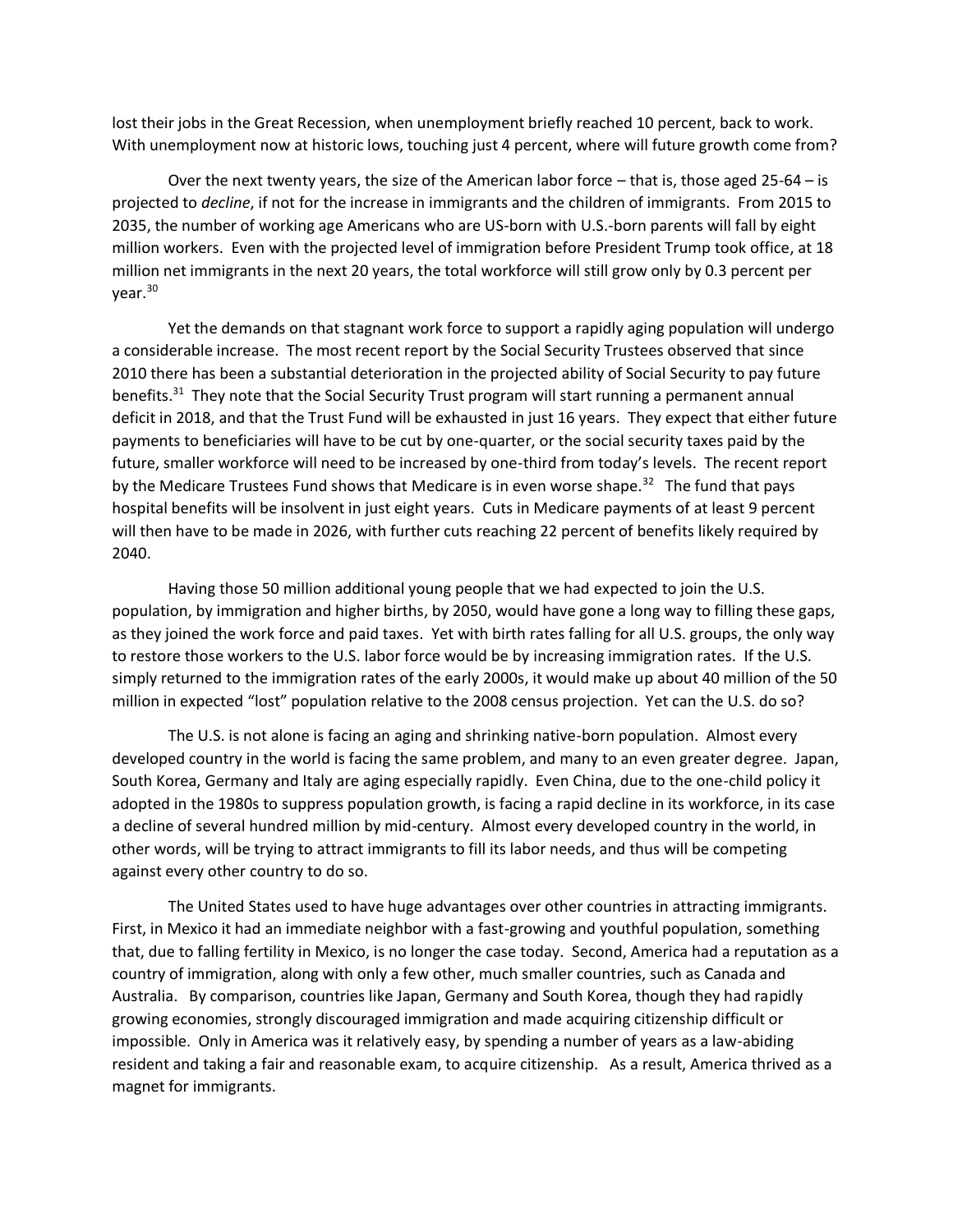A recent World Bank study of immigration showed that the United States in 2010 attracted more high-skilled immigrants than *[all other countries in the world combined](https://www.washingtonpost.com/news/wonk/wp/2018/06/20/how-the-u-s-cornered-the-market-for-skilled-immigrants/?utm_term=.edda67a25273)*. 33 America's benefits from high-skilled migration include huge numbers of immigrants who have won Nobel Prizes and started Fortune 500 companies. This does not count the further benefits to America from the children of immigrants who, after being born in America, went on to great accomplishments. *[Almost one-half](https://www.brookings.edu/blog/the-avenue/2017/12/04/almost-half-of-fortune-500-companies-were-founded-by-american-immigrants-or-their-children/)* of [the companies in America's Fortune 500 today were founded by immigrants or their children](https://www.brookings.edu/blog/the-avenue/2017/12/04/almost-half-of-fortune-500-companies-were-founded-by-american-immigrants-or-their-children/).<sup>34</sup> Eight U.S presidents had at least one immigrant parent, including both Barack Obama and Donald J. Trump.

Yet other countries have eyed America's success and are now ramping up their own programs to attract fresh immigrants. South Korea and Japan have now changed their laws and developed new immigration agencies to attract foreigners and ease their transition to life in these countries.

In South Korea, a country so famously xenophobic that it was known for centuries as "the hermit Kingdom," [official policy was changed in 2000 to promote South Korea becoming "a first](https://foreignpolicy.com/2018/07/16/south-koreans-learn-to-love-the-other-multiculturalism/)-class [nation, with foreigners.](https://foreignpolicy.com/2018/07/16/south-koreans-learn-to-love-the-other-multiculturalism/)" By 2020, fully one-third of all children born in S. Korea are estimated to be of mixed South Korean and Asian or other foreign descent. S. Korea now has 218 offices across the country that provide aid to immigrant families. As in the U.S., many S. Koreans initially associated immigrants with crime, job losses, or a great tax burden. Yet recognition of how fast S. Korea is aging, how much it needs immigrants for its economy to expand, and the success of other countries with immigration have [changed attitudes:](https://foreignpolicy.com/2018/07/16/south-koreans-learn-to-love-the-other-multiculturalism/) "A majority of South Koreans now see immigration as essential to their country's future – both as a thriving economy and as a modern, advanced nation." $35$ 

Migration [scholars James Hollifield and Michael Orlando Sharpe recently wrote that](https://academic.oup.com/irap/article-abstract/17/3/371/4168775?redirectedFrom=fulltext) "Japan is making halting moves toward a national immigration policy [leading to a] potential transformation of Japanese society."<sup>36</sup> Japan has gained more than any other advanced nation in terms of extending the lifespan of its population, and was one of the earliest countries to see its fertility drop far below replacement. As a result, Japan has advanced furthest in the direction of an aging society. As an additional result, Japan's economy is suffering from shortages of labor in a variety of fields, from agriculture and restaurants to nursing and elderly care.

Japan has responded by relaxing its once strict restrictions on immigration and legal residence for foreigners. According [to Professor Kiyoto Tanno of Tokyo Metropolitan University,](https://academic.oup.com/irap/article-abstract/17/3/371/4168775?redirectedFrom=fulltext) "Practically every vegetable in the supermarkets of Tokyo was picked by a 'trainee' [i.e. foreign worker]."<sup>37</sup> Foreigners appear in every occupation from high-skill areas of finance, IT, and education to construction and even sumo wrestling. The upcoming 2020 Tokyo Olympics have adopted as one of its promotional themes "Unity in Diversity." Celebrities of mixed Japanese and foreign parentage, such as Miss Japan 2015 Ariana Miyamoto and tennis star Naomi Osaka, are changing the once highly negative views that Japanese had of intermarriage and children of mixed parentage. In 2016, more than 1 in 50 legal residents of Japan were foreign-born, mainly from China, South Korea, the Philippines, Vietnam, Brazil, Taiwan and Peru.<sup>38</sup> Japan faces among the greatest cultural obstacles to immigration in terms of its homogenous history and difficult language; yet having already piled up debts over 200% of GDP, a [UN](http://www.un.org/esa/population/publications/migration/migration.htm)  [report](http://www.un.org/esa/population/publications/migration/migration.htm) argued that for Japan immigration will be essential to fill gaps in the labor market, to support aggregate demand, and to head off a possible collapse of the pension system.<sup>39</sup> Japan will therefore be competing to attract skilled and productive immigrants.

China, even more than other aging East Asian countries, has aggressively pursued immigrants. Its ["1,000 Global Talents" program](http://www.1000plan.org/en/) offers numerous incentives to high-skill individuals to move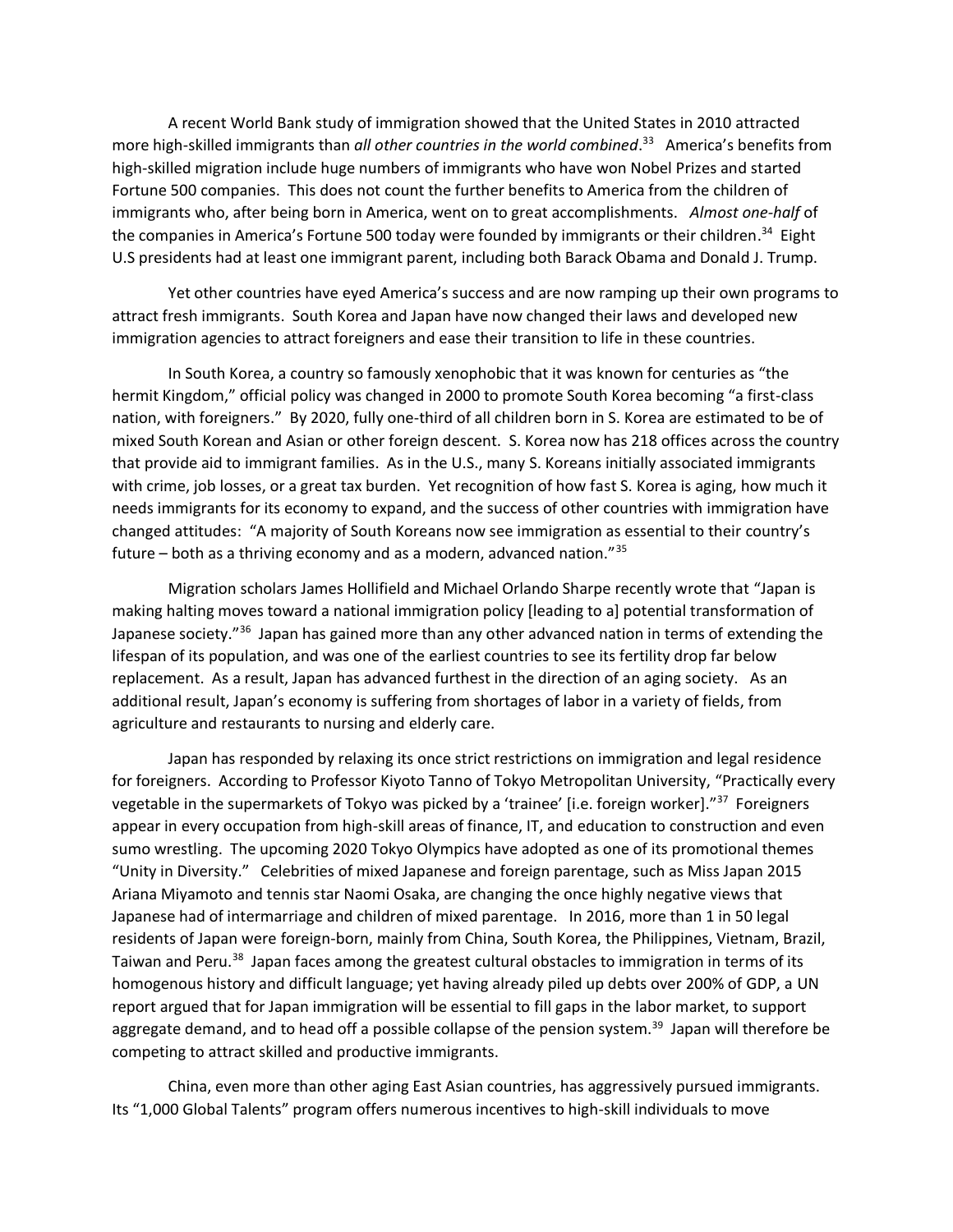themselves and their families to China.<sup>40</sup> Even America's good neighbor, Canada, has adopted a ["Choose Canada"](https://www.canada.ca/en/immigration-refugees-citizenship/campaigns/choose-canada.html) program for potential immigrants, and has adopted a target [to welcome 980,000 new](https://moving2canada.com/canada-immigration-plan/)  [permanent residents in 2018-2020](https://moving2canada.com/canada-immigration-plan/), or roughly 1% of Canada's population per year.<sup>41</sup> That is roughly *three times as many immigrants*, relative to its population, [as the U.S. admitted in 2016.](https://www.dhs.gov/immigration-statistics/yearbook/2016/table7)<sup>42</sup>

Around the world, wealthy advanced countries have admitted more immigrants, not just because of external demands, but because of a conscious decision to strengthen their economies by seeking diversity as a way to compete and advance. Despite the fear that the U.S. is being over-run by immigrants, the U.S. is far from having the most foreign-born residents among wealthy nations. According [to a UN report,](https://www.un.org/en/development/desa/population/migration/data/estimates2/estimates15.shtml) in 2015 the U.S. ranked behind Switzerland (29%), Australia (28%), New Zealand (25%), Canada (22%), Croatia (18%), Ireland (16%), Austria (15.2%), and Germany (15%) in the percent of the population that were foreign born—in the U.S. it was 14%. 43 Yet all of these countries with a higher percentage of foreign residents, that same year, had much *lower* [rates of homicide than](https://data.worldbank.org/indicator/Vc.ihr.PSrc.P5?year_high_desc=true)  [the U.S.](https://data.worldbank.org/indicator/Vc.ihr.PSrc.P5?year_high_desc=true)

In sum, other countries have recognized that, as their population ages and their native-born work force shrinks, they will have to seek and attract immigrants in order to keep their economies growing and strong. Many have already admitted more immigrants, as a fraction of their population, than has the U.S., and they have done so without seeing their rates of crime or homicide approach those of the U.S.<sup>44</sup>

## **Conclusion**

It is understandable that many Americans have fears about immigration. They have been told frightening stories about a flood of immigrants pouring into the country, an out-of-control immigration system, and dangers from criminal immigrants. But these stories are fictions, based on data that is either out of date or demonstrably false. At the same time, the vital contributions of immigrants to American's economy and society are being minimized or overlooked.

The facts about immigration to the U.S. today are that immigration from Mexico and Latin American has dropped precipitously in the last ten years; most immigrants to the U.S. no longer come from these regions. Both immigration to the U.S., and the birth rates of migrants within the U.S., have fallen so rapidly that America's population in 2050 is now projected to be fifty million people fewer than we expected just a decade ago. These 'missing' people in the future U.S. population would almost all be people of working age. Meanwhile the number of Americans who will be over sixty-five years of age, and especially those who will be over eighty years of age, are rising so rapidly that within a few decades they will far outnumber young workers aged 15-24.

Other countries facing similar pressures have come to recognize that they need to admit more immigrants, not fewer, if they are to meet their obligations to seniors, maintain growth, and compete in the global economy. The U.S. rose to become the world's leading economy in large part because of its success in attracting the most skilled, energetic, and entrepreneurial people in the world to its economy, regardless of where they were born. If America ceases to maintain this advantage, its days as the largest and richest economy in the world will be numbered. It will then be America's workers and seniors who are left behind, while other countries and their peoples move forward.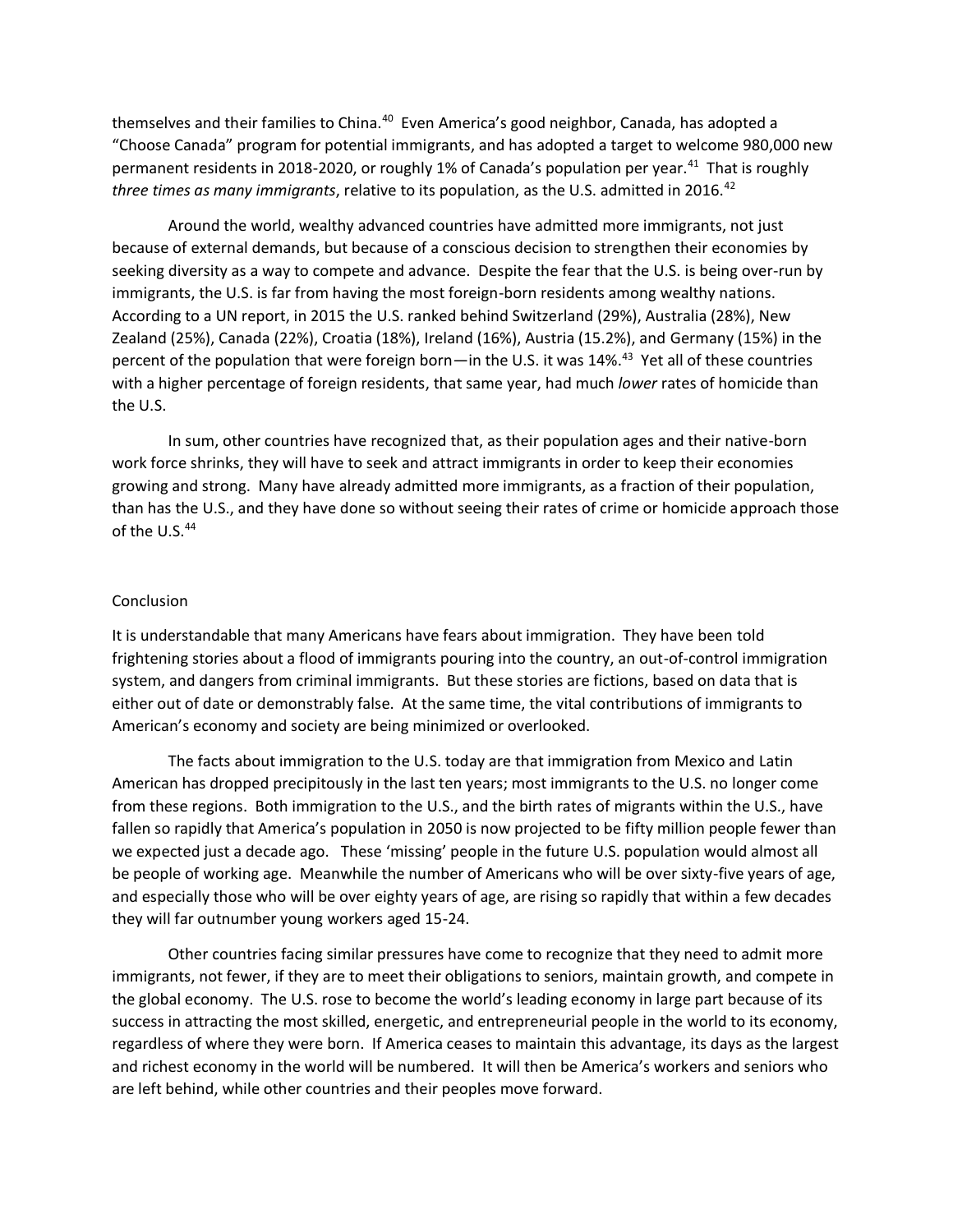l

<sup>2</sup> Melissa S. Kearney, Benjamin H. Harris, Elisa Jácome, and Lucie Parker, *Ten Economic Facts about Crime and Incarceration in the United States,* Washington D.C.: The Hamilton Project, The Brookings Institution, 2014, p. 13.

<sup>3</sup> U.S. Census Bureau, *The Foreign Born Population of the United States: 2010,* Washington DC: U.S. Department of Commerce, 2012, p. 2.

<sup>4</sup> Michelangelo Landgrave and Alex Nowrasteh, *Incarcerated Immigrants in 2016: Their Numbers, Demographics, and Countries of Origin,* Immigration Research and Policy Brief No. 7, Washington, D.C.: CATO Institute, 2018.

<sup>5</sup> United Nations Population Division, *World Population Prospects 2017*, "Migration Indicators, Net Number of Migrants," consulted August 31, 2018 <https://esa.un.org/unpd/wpp/Download/Standard/Migration/>

 $6$  Ana Gonzalez-Barrera, "More Mexicans Leaving Than Coming to the U.S.," Washington, D.C.: Pew Research Center, Hispanic Trends, November 19, 2015, on-line [http://www.pewhispanic.org/2015/11/19/more-mexicans](http://www.pewhispanic.org/2015/11/19/more-mexicans-leaving-than-coming-to-the-u-s/#tweets)[leaving-than-coming-to-the-u-s/#tweets;](http://www.pewhispanic.org/2015/11/19/more-mexicans-leaving-than-coming-to-the-u-s/#tweets) Douglas S. Massey, Jorge Durand, and Karen A. Pren, "Why Border Enforcement Backfired," *American Journal of Sociology* 121:5 (March 2016): 1557-1600.

<sup>7</sup> Jens Manuel Krogstad, Jeffrey S. Passel and D'Vera Cohn, "5 facts about illegal immigration in the U.S.," Washington, D.C.: PEW Research Center, April 27, 2017, on-line [http://www.pewresearch.org/fact](http://www.pewresearch.org/fact-tank/2017/04/27/5-facts-about-illegal-immigration-in-the-u-s/)[tank/2017/04/27/5-facts-about-illegal-immigration-in-the-u-s/](http://www.pewresearch.org/fact-tank/2017/04/27/5-facts-about-illegal-immigration-in-the-u-s/) .

<sup>8</sup> United Nations Population Division, *World Population Prospects 2017*, "Fertility Indicators, Net Number of Migrants," consulted August 31, 2018<https://esa.un.org/unpd/wpp/Download/Standard/Migration/> .

<sup>9</sup> United Nations Population Division, *World Population Prospects 2017*, "Population Indicators, Standard and Probabilistic Projections," consulted August 31, 2018 <https://esa.un.org/unpd/wpp/Download/Standard/Population/> .

<sup>10</sup> Jens Manuel Krogstad, Jeffrey S. Passel and D'Vera Cohn, "5 facts about illegal immigration in the U.S.," Washington, D.C.: PEW Research Center, April 27, 2017, on-line [http://www.pewresearch.org/fact](http://www.pewresearch.org/fact-tank/2017/04/27/5-facts-about-illegal-immigration-in-the-u-s/)[tank/2017/04/27/5-facts-about-illegal-immigration-in-the-u-s/](http://www.pewresearch.org/fact-tank/2017/04/27/5-facts-about-illegal-immigration-in-the-u-s/)

<sup>11</sup> Alex Nowrasteh, *Criminal Immigrants in Texas: Illegal Immigrant Conviction and Arrest Rates for Homicide, Sexual Assault, Larceny, and Other Crimes*, Immigration Research and Policy Brief No. 4, Washington, D.C.: CATO Institute, 2018.

<sup>12</sup> Michael T. Light and Ty Miller, "Does Undocumented Immigration Increase Violent Crime?" *Criminology* 56 (2): 370-401.

<sup>13</sup> Jaden Urbi, "The US needs 50,000 truck drivers to avoid a shipping squeeze," CNBC on-line, May 28, 2018, <https://www.cnbc.com/2018/05/28/truck-driver-shortage-higher-shipping-costs-amazon-retail.html>

<sup>14</sup> Bruce Talbott, "Our fruit is rotting in the trees as laborers are kept out of the country," *Washington Post* on-line, August 24, 2018[, https://www.washingtonpost.com/opinions/our-fruit-is-rotting-in-the-trees-as-laborers-are-kept](https://www.washingtonpost.com/opinions/our-fruit-is-rotting-in-the-trees-as-laborers-are-kept-out-of-the-country/2018/08/24/bf119ad6-a6e6-11e8-8fac-12e98c13528d_story.html?noredirect=on&utm_term=.560c9b888996)[out-of-the-country/2018/08/24/bf119ad6-a6e6-11e8-8fac](https://www.washingtonpost.com/opinions/our-fruit-is-rotting-in-the-trees-as-laborers-are-kept-out-of-the-country/2018/08/24/bf119ad6-a6e6-11e8-8fac-12e98c13528d_story.html?noredirect=on&utm_term=.560c9b888996)  [12e98c13528d\\_story.html?noredirect=on&utm\\_term=.560c9b888996](https://www.washingtonpost.com/opinions/our-fruit-is-rotting-in-the-trees-as-laborers-are-kept-out-of-the-country/2018/08/24/bf119ad6-a6e6-11e8-8fac-12e98c13528d_story.html?noredirect=on&utm_term=.560c9b888996)

<sup>1</sup> John Binder, "Criminal Foreigners in Prison Cost American Taxpayers \$1.4B Every Year," *Breitbart* on-line August 16, 2018, [https://www.breitbart.com/big-government/2018/08/16/criminal-foreigners-in-prison-cost-american](https://www.breitbart.com/big-government/2018/08/16/criminal-foreigners-in-prison-cost-american-taxpayers-1-4b-every-year/)[taxpayers-1-4b-every-year/](https://www.breitbart.com/big-government/2018/08/16/criminal-foreigners-in-prison-cost-american-taxpayers-1-4b-every-year/)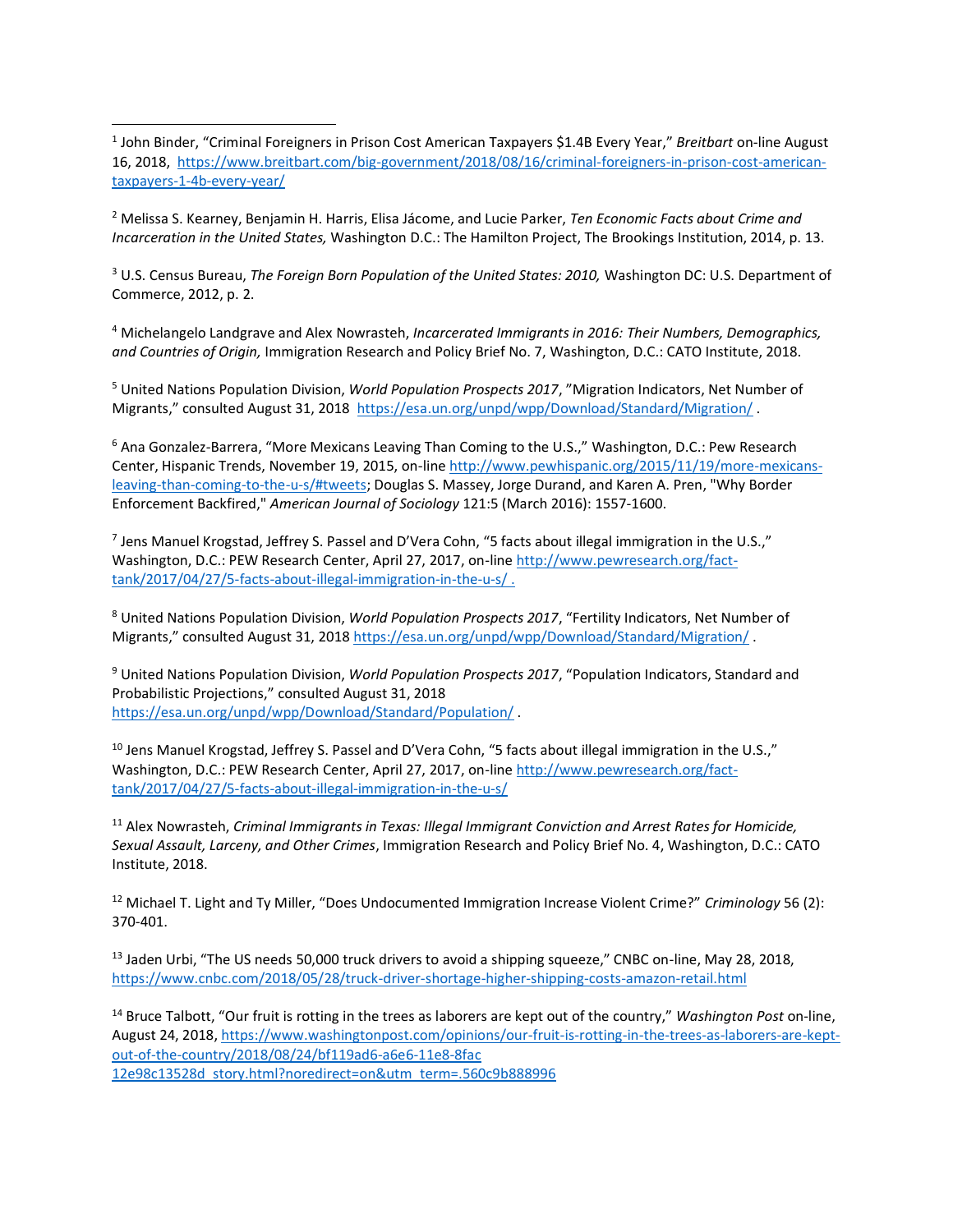l  $15$  Ibid.

<sup>16</sup> American Farm Bureau Federation, "Economic Impact of Immigration," on-line 2018, consulted August 30, 2018 <https://www.fb.org/issues/immigration-reform/agriculture-labor-reform/economic-impact-of-immigration> .

<sup>17</sup> Talbott, *op. cit.*

<sup>18</sup> Scott Dance, "Crab crisis: Maryland seafood industry loses 40 percent of work force in visa lottery," *Baltimore Sun*, on-line, May 3, 2018[, http://www.baltimoresun.com/news/maryland/bs-md-crab-visa-shortage-20180502](http://www.baltimoresun.com/news/maryland/bs-md-crab-visa-shortage-20180502-story.html) [story.html](http://www.baltimoresun.com/news/maryland/bs-md-crab-visa-shortage-20180502-story.html) .

<sup>19</sup> Ryan Marshall, "Crabmeat Industry Hit hard by Lack of Workers," *USA Today* on-line, May 4, 2018, [https://www.usatoday.com/story/money/business/2018/05/04/crabmeat-producers-closing-due-lack](https://www.usatoday.com/story/money/business/2018/05/04/crabmeat-producers-closing-due-lack-workers/582800002/)[workers/582800002/](https://www.usatoday.com/story/money/business/2018/05/04/crabmeat-producers-closing-due-lack-workers/582800002/) .

<sup>20</sup> James Manyika, Susan Lund, Michael Chui, Jacques Bughin, Jonathan Woetzel, Parul Batra, Ryan Ko, and Saurabh Sanghvi, *Jobs lost, jobs gained; what the future of work will mean for jobs, skills and wages*, McKinsey Global Institute Report, on-line, November 2017[, https://www.mckinsey.com/featured-insights/future-of-organizations](https://www.mckinsey.com/featured-insights/future-of-organizations-and-work/jobs-lost-jobs-gained-what-the-future-of-work-will-mean-for-jobs-skills-and-wages)[and-work/jobs-lost-jobs-gained-what-the-future-of-work-will-mean-for-jobs-skills-and-wages](https://www.mckinsey.com/featured-insights/future-of-organizations-and-work/jobs-lost-jobs-gained-what-the-future-of-work-will-mean-for-jobs-skills-and-wages) .

<sup>21</sup> Sarita Gupta and Al-Jen Poo, "Who Will care for the Carers?" *Foreign Policy*, on-line, July 16, 2018, <https://foreignpolicy.com/2018/07/16/who-will-care-for-the-carers-automation-health-care-aging-jobs/> .

<sup>22</sup> United Nations Population Division*, World Population Prospects 2017*, "Population Indicators, Standard and Probabilistic Projections," consulted August 31, 2018 <https://esa.un.org/unpd/wpp/Download/Standard/Population/> .

<sup>23</sup> Muzaffar Chisti and Faye Hipsman, "In Historic Shift, new Migration Flows from Mexico Fall Below Those from China and India," Migration Policy Institute, Policy Beat on-line, May 21, 2015, [https://www.migrationpolicy.org/article/historic-shift-new-migration-flows-mexico-fall-below-those-china-and](https://www.migrationpolicy.org/article/historic-shift-new-migration-flows-mexico-fall-below-those-china-and-india)[india](https://www.migrationpolicy.org/article/historic-shift-new-migration-flows-mexico-fall-below-those-china-and-india) .

<sup>24</sup> By Jie Zong, Jeanne Batalova, and Jeffrey Hallock, "Frequently Requested Statistics on Immigrants and Immigration in the United States," Migration Policy Institute, Spotlight on-line, February 8, 2018, [https://www.migrationpolicy.org/article/frequently-requested-statistics-immigrants-and-immigration](https://www.migrationpolicy.org/article/frequently-requested-statistics-immigrants-and-immigration-united-states#Numbers)[united-states#Numbers](https://www.migrationpolicy.org/article/frequently-requested-statistics-immigrants-and-immigration-united-states#Numbers); National Conference of State Legislatures, "Snapshot of U.S. Immigration 2017," on-line August 3, 2017, [http://www.ncsl.org/research/immigration/snapshot-of-u-s-immigration-](http://www.ncsl.org/research/immigration/snapshot-of-u-s-immigration-2017.aspx#1)[2017.aspx#1](http://www.ncsl.org/research/immigration/snapshot-of-u-s-immigration-2017.aspx#1) .

<sup>25</sup> Zong, Batalova, and Hallock, *op. cit*.

<sup>26</sup> U.S. Center for Disease Control, "Crude birth rates, fertility rates, and birth rates, by age, race, and Hispanic origin of mother: United States, selected years 1950–2015," on-line, consulted August 30, 2018 <https://www.cdc.gov/nchs/data/hus/2016/003.pdf> .

<sup>27</sup> PEW Research Center, "Total Fertility Rate for Population Estimates and Projections, by Race-Hispanic Origin and Generation: 1965-1970, 2015-2020 and 2060-2065," *Hispanic Trends* on-line, September 26, 2015[, http://www.pewhispanic.org/2015/09/28/modern-immigration-wave-brings-59-million-to-u-s](http://www.pewhispanic.org/2015/09/28/modern-immigration-wave-brings-59-million-to-u-s-driving-population-growth-and-change-through-2065/9-26-2015-1-30-23-pm-2/)[driving-population-growth-and-change-through-2065/9-26-2015-1-30-23-pm-2/](http://www.pewhispanic.org/2015/09/28/modern-immigration-wave-brings-59-million-to-u-s-driving-population-growth-and-change-through-2065/9-26-2015-1-30-23-pm-2/) .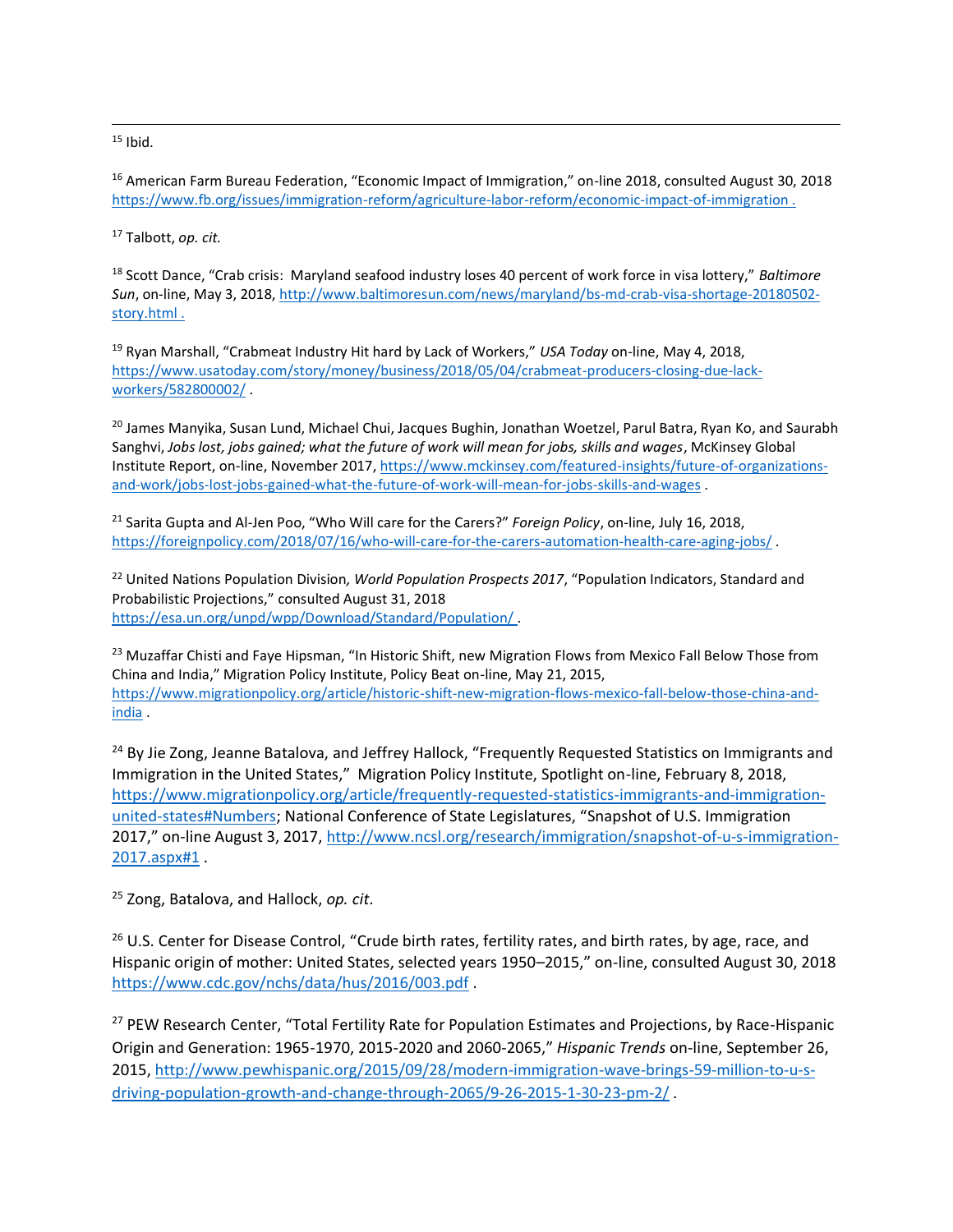<sup>28</sup>U.S. Census Bureau, "Data: 2017 National Population Projections Tables," on-line, September 6, 2018 [https://www.census.gov/data/tables/2017/demo/popproj/2017-summary-tables.html;](https://www.census.gov/data/tables/2017/demo/popproj/2017-summary-tables.html) U.S. Census Bureau, "Data: 2008 National Population Projections Tables," on-line, consulted August 31, 2018 <https://www.census.gov/data/tables/2008/demo/popproj/2008-summary-tables.html> .

<sup>29</sup> Bill Chappell, "U.S. Births Dip to 30-Year Low; Fertility Rate Sinks Further Below Replacement Level," NPR on-line, May 17, 2018,<https://www.census.gov/data/tables/2008/demo/popproj/2008-summary-tables.html> .

<sup>30</sup>Pew Research Center, "Without future immigrants, working-age population in U.S. would decrease by 2035," online, March 7, 2017, [http://www.pewresearch.org/fact-tank/2017/03/08/immigration-projected-to-drive-growth](http://www.pewresearch.org/fact-tank/2017/03/08/immigration-projected-to-drive-growth-in-u-s-working-age-population-through-at-least-2035/ft_17-02-27_workforcegen_without_immigrants/)[in-u-s-working-age-population-through-at-least-2035/ft\\_17-02-27\\_workforcegen\\_without\\_immigrants/](http://www.pewresearch.org/fact-tank/2017/03/08/immigration-projected-to-drive-growth-in-u-s-working-age-population-through-at-least-2035/ft_17-02-27_workforcegen_without_immigrants/) .

<sup>31</sup> Committee for a Responsible Federal Budget, "Analysis of the 2018 Social Security Trustees' Report," on-line June 5, 2018, <http://www.crfb.org/papers/analysis-2018-social-security-trustees-report> .

<sup>32</sup> Ibid., "Analysis of the 2018 Medicare Trustees' Report, on-line June 7, 2018, <http://www.crfb.org/papers/analysis-2018-medicare-trustees-report> .

<sup>33</sup> Andrew Van Dam, "How the U.S. cornered the market for skilled immigrants," *Washington Post* June 20, 2018, [https://www.washingtonpost.com/news/wonk/wp/2018/06/20/how-the-u-s-cornered-the-market-for-skilled](https://www.washingtonpost.com/news/wonk/wp/2018/06/20/how-the-u-s-cornered-the-market-for-skilled-immigrants/?utm_term=.1c99e0eebb07)[immigrants/?utm\\_term=.1c99e0eebb07](https://www.washingtonpost.com/news/wonk/wp/2018/06/20/how-the-u-s-cornered-the-market-for-skilled-immigrants/?utm_term=.1c99e0eebb07).

<sup>34</sup> Ian Hathaway, "Almost half of Fortune 500 companies were founded by American immigrants or their children," Brookings, The Avenue, on-line December 4, 2017[. https://www.brookings.edu/blog/the](https://www.brookings.edu/blog/the-avenue/2017/12/04/almost-half-of-fortune-500-companies-were-founded-by-american-immigrants-or-their-children/)[avenue/2017/12/04/almost-half-of-fortune-500-companies-were-founded-by-american-immigrants-or-their](https://www.brookings.edu/blog/the-avenue/2017/12/04/almost-half-of-fortune-500-companies-were-founded-by-american-immigrants-or-their-children/)[children/](https://www.brookings.edu/blog/the-avenue/2017/12/04/almost-half-of-fortune-500-companies-were-founded-by-american-immigrants-or-their-children/) .

<sup>35</sup> James Palmer and Ga-Young Park, "South Koreans Learn to Love the Other: How to manufacture multiculturalism," *Foreign Policy: The Fix* on-line, July 16, 2018[, https://foreignpolicy.com/2018/07/16/south](https://foreignpolicy.com/2018/07/16/south-koreans-learn-to-love-the-other-multiculturalism/)[koreans-learn-to-love-the-other-multiculturalism/](https://foreignpolicy.com/2018/07/16/south-koreans-learn-to-love-the-other-multiculturalism/) .

<sup>36</sup> James F. Hollifield and Michael Orlando Sharpe, "Japan as an 'Emerging Migration State,' *International Relations of the Asia-Pacific* 17 (2017), p. 371.

<sup>37</sup> Idem, pp. 372-373.

<sup>38</sup> Idem, p. 374.

l

<sup>39</sup> United Nations Population Division, *Replacement Migration: Is It a Solution to Declining and Aging Populations?* New York: United Nations, 2001.

<sup>40</sup> Government of China, Recruitment Program of Global Experts, "The Thousands talent Plan," on-line, consulted August 30, 2018<http://www.1000plan.org/en/> .

<sup>41</sup> Government of Canada, Immigration, Refugees and Citizenship Canada, "Choose Canada," on-line, consulted August 30, 2018 [https://www.canada.ca/en/immigration-refugees-citizenship/campaigns/choose-canada.html;](https://www.canada.ca/en/immigration-refugees-citizenship/campaigns/choose-canada.html) Moving2Canada, "Canada Immigration Plan 2018-2020 revealed," on-line November 1, 2017, <https://moving2canada.com/canada-immigration-plan/> .

<sup>42</sup> U.S. Department of Homeland Security, *Yearbook of Immigration Statistics 2016*, "Table 7: Persons Obtaining Lawful Permanent Resident Status by Type and Detailed Class of Admission: Fiscal Year 2016," on-line consulted August 31, 2018[: https://www.dhs.gov/immigration-statistics/yearbook/2016/table7](https://www.dhs.gov/immigration-statistics/yearbook/2016/table7).